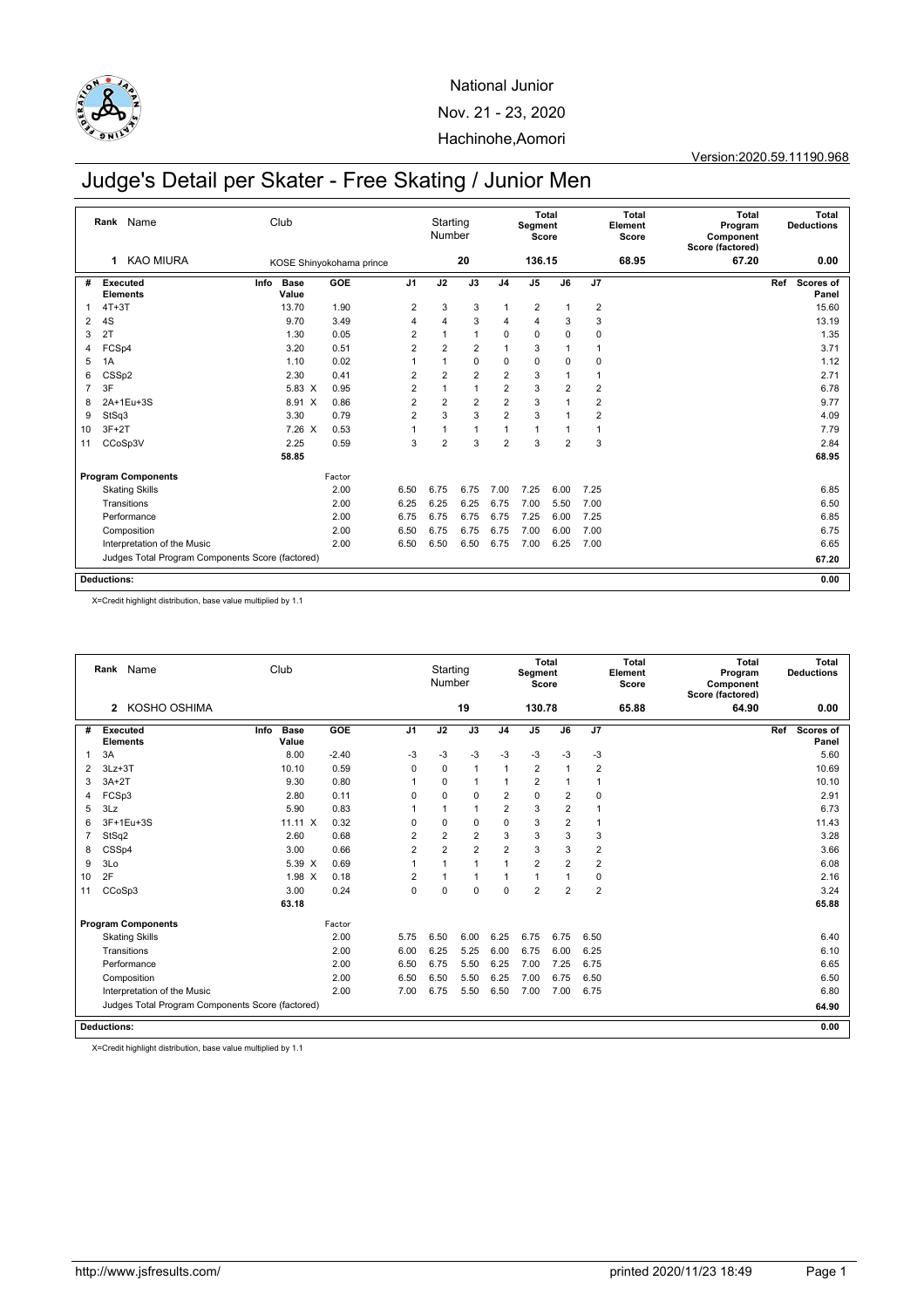

Version:2020.59.11190.968

## Judge's Detail per Skater - Free Skating / Junior Men

|                | Name<br>Rank                                     |         | Club                 |                   |                | Starting<br>Number |                |                | Segment<br>Score | Total          |                | <b>Total</b><br>Element<br>Score | <b>Total</b><br>Program<br>Component<br>Score (factored) | Total<br><b>Deductions</b>       |  |
|----------------|--------------------------------------------------|---------|----------------------|-------------------|----------------|--------------------|----------------|----------------|------------------|----------------|----------------|----------------------------------|----------------------------------------------------------|----------------------------------|--|
|                | Lucastsuyoshi HONDA<br>3                         |         |                      | Kinoshita Academy |                |                    | 24             |                | 129.13           |                |                | 59.53                            | 69.60                                                    | 0.00                             |  |
| #              | Executed<br><b>Elements</b>                      | Info    | <b>Base</b><br>Value | <b>GOE</b>        | J <sub>1</sub> | J2                 | J3             | J <sub>4</sub> | J <sub>5</sub>   | J6             | J7             |                                  |                                                          | <b>Scores of</b><br>Ref<br>Panel |  |
| 1              | 3A<                                              | $\prec$ | 6.40                 | $-1.92$           | $-3$           | $-3$               | $-2$           | $-3$           | $-3$             | $-4$           | $-3$           |                                  |                                                          | 4.48                             |  |
| 2              | 2A                                               |         | 3.30                 | 0.40              | 1              |                    | $\mathbf{1}$   | 1              | $\overline{2}$   | 0              | $\overline{2}$ |                                  |                                                          | 3.70                             |  |
| 3              | 2Lo                                              |         | 1.70                 | 0.07              | 0              |                    | $\mathbf{1}$   | 0              | $\overline{2}$   | 0              | 0              |                                  |                                                          | 1.77                             |  |
| 4              | FSSp4                                            |         | 3.00                 | 0.66              | $\overline{2}$ | $\overline{2}$     | $\overline{2}$ | $\overline{2}$ | 3                | 3              |                |                                  |                                                          | 3.66                             |  |
| 5              | 3F!                                              |         | 5.30                 | 0.21              | 0              | 0                  | $\mathbf{1}$   | 0              | 2                | $\mathbf 0$    |                |                                  |                                                          | 5.51                             |  |
| 6              | 3Lz+3Tq                                          | a       | 10.10                | $-0.47$           | $-1$           | $-1$               | $-1$           | $-1$           | 0                | $-1$           | 0              |                                  |                                                          | 9.63                             |  |
| $\overline{7}$ | 2A+1Eu+3S                                        |         | 8.91 X               | 0.77              | 1              | $\overline{2}$     | $\overline{2}$ | $\mathbf 0$    | 3                | $\overline{2}$ | $\overline{2}$ |                                  |                                                          | 9.68                             |  |
| 8              | FCCoSp4                                          |         | 3.50                 | 0.70              | 2              | $\overline{2}$     | $\overline{2}$ | $\overline{2}$ | $\overline{c}$   | 2              | $\overline{2}$ |                                  |                                                          | 4.20                             |  |
| 9              | StSq2                                            |         | 2.60                 | 0.57              | $\overline{2}$ | $\overline{2}$     | $\overline{2}$ | $\overline{2}$ | $\overline{4}$   | $\overline{2}$ | 3              |                                  |                                                          | 3.17                             |  |
| 10             | $3Lz + 3Tq$                                      | q       | $11.11 \times$       | $-1.65$           | $-3$           | $-4$               | $-3$           | $-2$           | $-3$             | $-2$           | $-3$           |                                  |                                                          | 9.46                             |  |
| 11             | CCoSp4                                           |         | 3.50                 | 0.77              | $\overline{2}$ | $\overline{2}$     | $\overline{2}$ | $\overline{2}$ | 3                | $\overline{2}$ | 3              |                                  |                                                          | 4.27                             |  |
|                |                                                  |         | 59.42                |                   |                |                    |                |                |                  |                |                |                                  |                                                          | 59.53                            |  |
|                | <b>Program Components</b>                        |         |                      | Factor            |                |                    |                |                |                  |                |                |                                  |                                                          |                                  |  |
|                | <b>Skating Skills</b>                            |         |                      | 2.00              | 6.75           | 6.75               | 6.75           | 7.25           | 7.50             | 7.25           | 7.50           |                                  |                                                          | 7.10                             |  |
|                | Transitions                                      |         |                      | 2.00              | 6.25           | 6.50               | 6.00           | 7.00           | 7.25             | 7.00           | 7.00           |                                  |                                                          | 6.75                             |  |
|                | Performance                                      |         |                      | 2.00              | 6.50           | 6.75               | 6.25           | 7.00           | 6.75             | 7.00           | 7.50           |                                  |                                                          | 6.80                             |  |
|                | Composition                                      |         |                      | 2.00              | 7.00           | 7.00               | 6.50           | 7.00           | 7.25             | 7.25           | 7.50           |                                  |                                                          | 7.10                             |  |
|                | Interpretation of the Music                      |         |                      | 2.00              | 6.75           | 7.00               | 6.50           | 7.25           | 7.25             | 7.00           | 7.75           |                                  |                                                          | 7.05                             |  |
|                | Judges Total Program Components Score (factored) |         |                      |                   |                |                    |                |                |                  |                |                |                                  |                                                          | 69.60                            |  |
|                | <b>Deductions:</b>                               |         |                      |                   |                |                    |                |                |                  |                |                |                                  |                                                          | 0.00                             |  |

<=Under-rotated jump X=Credit highlight distribution, base value multiplied by 1.1 !=Not clear edge q=jump landed on the quarter

|    |                    | Rank Name                                        |      | Club                 |                          |                | Starting<br>Number |                |                | Segment<br>Score | Total          |                | <b>Total</b><br>Element<br>Score | <b>Total</b><br>Program<br>Component<br>Score (factored) |     | <b>Total</b><br><b>Deductions</b> |
|----|--------------------|--------------------------------------------------|------|----------------------|--------------------------|----------------|--------------------|----------------|----------------|------------------|----------------|----------------|----------------------------------|----------------------------------------------------------|-----|-----------------------------------|
|    | 4                  | Sena MIYAKE                                      |      |                      | KANSAI UNIV SKATING CLUB |                |                    | 23             |                | 128.25           |                |                | 57.25                            | 71.00                                                    |     | 0.00                              |
| #  | <b>Executed</b>    | <b>Elements</b>                                  | Info | <b>Base</b><br>Value | GOE                      | J <sub>1</sub> | J2                 | J3             | J <sub>4</sub> | J <sub>5</sub>   | J6             | J7             |                                  |                                                          | Ref | <b>Scores of</b><br>Panel         |
| -1 | 4S                 |                                                  |      | 9.70                 | $-4.66$                  | $-5$           | -5                 | $-4$           | -3             | $-5$             | $-5$           | $-5$           |                                  |                                                          |     | 5.04                              |
| 2  | $3A+2T$            |                                                  |      | 9.30                 | 1.28                     | $\overline{2}$ | $\overline{2}$     | $\mathbf{1}$   | $\mathbf{1}$   | $\overline{2}$   | $\overline{2}$ | $\mathbf{1}$   |                                  |                                                          |     | 10.58                             |
| 3  | 3A                 |                                                  |      | 8.00                 | $-2.40$                  | $-3$           | $-2$               | $-3$           | $-3$           | $-3$             | $-3$           | $-3$           |                                  |                                                          |     | 5.60                              |
| 4  | FCSp4              |                                                  |      | 3.20                 | 0.64                     | 1              | $\overline{2}$     | $\overline{2}$ | $\overline{2}$ | 2                | $\overline{2}$ | $\overline{2}$ |                                  |                                                          |     | 3.84                              |
| 5  | 3Lz!               |                                                  |      | 5.90                 | 0.24                     | 1              | $\Omega$           | $\mathbf{1}$   | 0              | 1                | $\mathbf 0$    | $\mathbf 0$    |                                  |                                                          |     | 6.14                              |
| 6  | SSp3               |                                                  |      | 2.10                 | 0.34                     |                | $\overline{2}$     | $\mathbf{1}$   | $\overline{2}$ | 3                | $\overline{2}$ | $\mathbf{1}$   |                                  |                                                          |     | 2.44                              |
|    |                    | 3Lz+1Eu+2S                                       |      | 8.47 X               | $-0.47$                  | 0              | $-1$               | $-1$           | $-1$           | $\overline{c}$   | $-1$           | $-1$           |                                  |                                                          |     | 8.00                              |
| 8  | 3F                 |                                                  |      | 5.83 $X$             | 0.85                     | 1              | 1                  | $\overline{2}$ | $\overline{2}$ | $\overline{2}$   | $\overline{2}$ | $\overline{1}$ |                                  |                                                          |     | 6.68                              |
| 9  | 2Lo<<              |                                                  | <<   | $0.55\ X$            | $-0.25$                  | $-5$           | $-5$               | $-5$           | $-5$           | $-5$             | $-5$           | $-5$           |                                  |                                                          |     | 0.30                              |
| 10 | StSq3              |                                                  |      | 3.30                 | 0.99                     | 3              | 3                  | 3              | 3              | 3                | 3              | $\overline{2}$ |                                  |                                                          |     | 4.29                              |
| 11 | CCoSp4             |                                                  |      | 3.50                 | 0.84                     | 3              | $\overline{2}$     | 3              | $\overline{2}$ | 1                | 3              | $\overline{2}$ |                                  |                                                          |     | 4.34                              |
|    |                    |                                                  |      | 59.85                |                          |                |                    |                |                |                  |                |                |                                  |                                                          |     | 57.25                             |
|    |                    | <b>Program Components</b>                        |      |                      | Factor                   |                |                    |                |                |                  |                |                |                                  |                                                          |     |                                   |
|    |                    | <b>Skating Skills</b>                            |      |                      | 2.00                     | 7.25           | 7.25               | 7.00           | 7.50           | 7.00             | 7.50           | 7.25           |                                  |                                                          |     | 7.25                              |
|    |                    | Transitions                                      |      |                      | 2.00                     | 7.00           | 7.00               | 6.50           | 7.25           | 6.75             | 7.00           | 7.00           |                                  |                                                          |     | 6.95                              |
|    |                    | Performance                                      |      |                      | 2.00                     | 7.00           | 7.00               | 6.75           | 7.50           | 7.25             | 6.75           | 7.00           |                                  |                                                          |     | 7.00                              |
|    |                    | Composition                                      |      |                      | 2.00                     | 7.00           | 7.25               | 6.75           | 7.50           | 7.25             | 7.25           | 7.00           |                                  |                                                          |     | 7.15                              |
|    |                    | Interpretation of the Music                      |      |                      | 2.00                     | 7.25           | 7.25               | 6.75           | 7.50           | 7.00             | 7.00           | 7.25           |                                  |                                                          |     | 7.15                              |
|    |                    | Judges Total Program Components Score (factored) |      |                      |                          |                |                    |                |                |                  |                |                |                                  |                                                          |     | 71.00                             |
|    | <b>Deductions:</b> |                                                  |      |                      |                          |                |                    |                |                |                  |                |                |                                  |                                                          |     | 0.00                              |

<<=Downgraded jump X=Credit highlight distribution, base value multiplied by 1.1 !=Not clear edge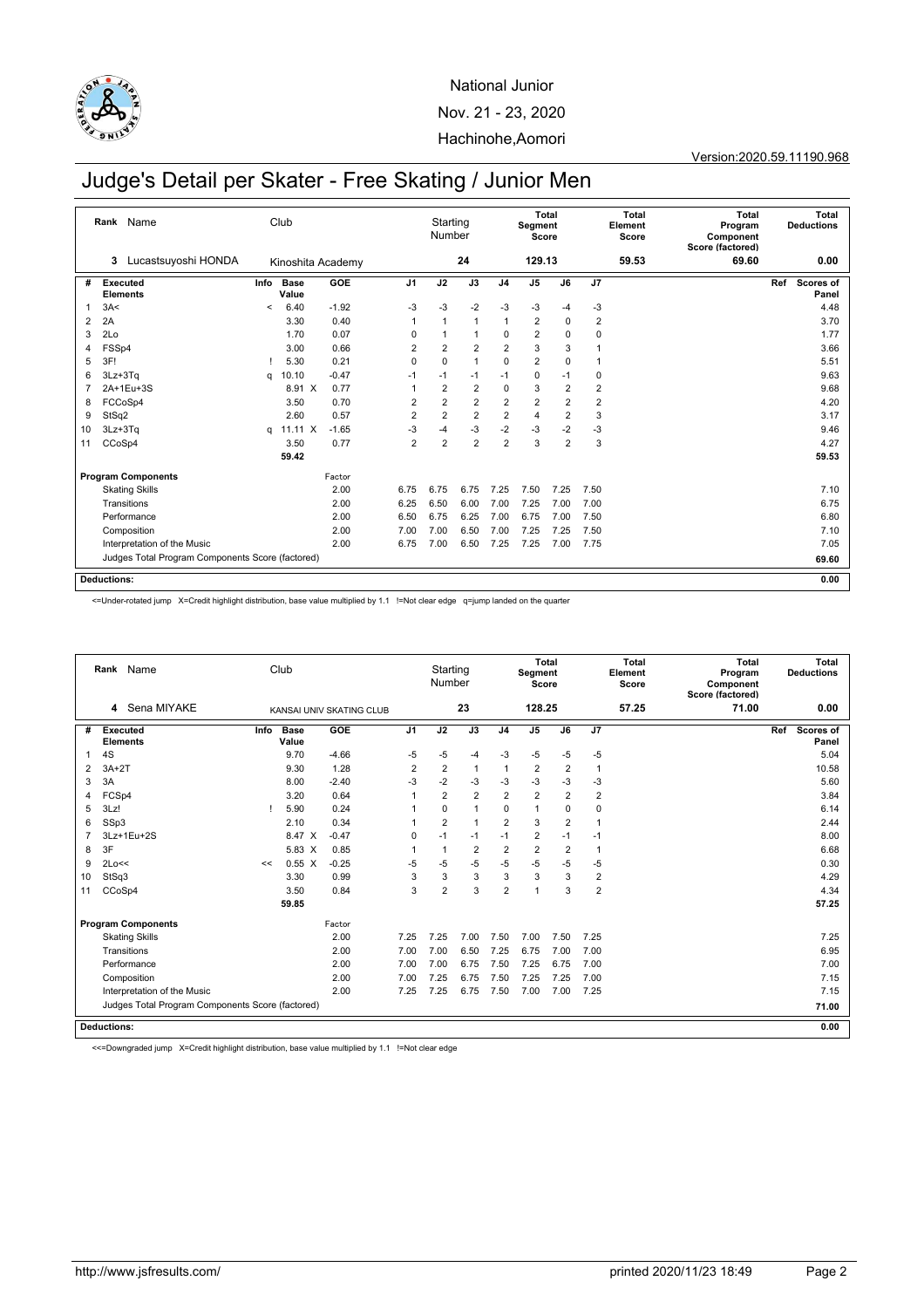

Version:2020.59.11190.968

## Judge's Detail per Skater - Free Skating / Junior Men

|    | Name<br>Rank                                     |      | Club          |                          |                | Starting<br>Number |                |                | Segment<br>Score | Total          |                | <b>Total</b><br>Element<br>Score | <b>Total</b><br>Program<br>Component<br>Score (factored) |     | Total<br><b>Deductions</b> |
|----|--------------------------------------------------|------|---------------|--------------------------|----------------|--------------------|----------------|----------------|------------------|----------------|----------------|----------------------------------|----------------------------------------------------------|-----|----------------------------|
|    | Yuto KISHINA<br>5                                |      |               | KANSAI UNIV SKATING CLUB |                |                    | 22             |                | 127.88           |                |                | 59.08                            | 68.80                                                    |     | 0.00                       |
| #  | Executed<br><b>Elements</b>                      | Info | Base<br>Value | <b>GOE</b>               | J <sub>1</sub> | J2                 | J3             | J <sub>4</sub> | J <sub>5</sub>   | J6             | J7             |                                  |                                                          | Ref | Scores of<br>Panel         |
| 1  | 3A                                               |      | 8.00          | 1.76                     | $\overline{2}$ | 3                  | $\overline{2}$ | 3              | 3                | $\overline{1}$ | $\mathbf{1}$   |                                  |                                                          |     | 9.76                       |
| 2  | 3F!                                              |      | 5.30          | 0.32                     |                | 0                  | 3              | 0              | $\overline{2}$   | 0              | 0              |                                  |                                                          |     | 5.62                       |
| 3  | $1A+3T$                                          |      | 5.30          | 0.42                     |                | 1                  | $\mathbf{1}$   | 1              | $\overline{2}$   | 0              | $\overline{1}$ |                                  |                                                          |     | 5.72                       |
| 4  | CSSp3                                            |      | 2.60          | 0.47                     |                | $\overline{2}$     | $\overline{2}$ | 1              | $\overline{2}$   | $\overline{2}$ | $\overline{2}$ |                                  |                                                          |     | 3.07                       |
| 5  | StSq2                                            |      | 2.60          | 0.47                     | 2              | $\overline{2}$     | $\overline{2}$ | $\mathbf{1}$   | $\overline{c}$   |                | $\overline{2}$ |                                  |                                                          |     | 3.07                       |
| 6  | FCSp4                                            |      | 3.20          | 0.45                     | 0              | 1                  | $\overline{2}$ | $\overline{2}$ | 1                | 3              | $\overline{1}$ |                                  |                                                          |     | 3.65                       |
| 7  | 1Lz                                              |      | 0.60          | 0.00                     | $\Omega$       | 0                  | $\mathbf 0$    | 0              | $\mathbf 0$      | $-1$           | 0              |                                  |                                                          |     | 0.60                       |
| 8  | $3Lo+2T$                                         |      | 6.82 X        | 0.49                     | 0              |                    | $\mathbf{1}$   | 1              | 1                |                | $\overline{2}$ |                                  |                                                          |     | 7.31                       |
| 9  | 2A+1Eu+3S                                        |      | 8.91 X        | 0.86                     | 1              | $\overline{2}$     | $\overline{2}$ | $\overline{2}$ | 3                | $\overline{2}$ | $\overline{2}$ |                                  |                                                          |     | 9.77                       |
| 10 | 3Lo                                              |      | 5.39 X        | 0.78                     |                | $\overline{2}$     | $\overline{2}$ | 1              | $\overline{2}$   |                | $\overline{2}$ |                                  |                                                          |     | 6.17                       |
| 11 | CCoSp4                                           |      | 3.50          | 0.84                     | $\overline{2}$ | $\overline{2}$     | $\overline{2}$ | 3              | 4                | 3              | $\overline{2}$ |                                  |                                                          |     | 4.34                       |
|    |                                                  |      | 52.22         |                          |                |                    |                |                |                  |                |                |                                  |                                                          |     | 59.08                      |
|    | <b>Program Components</b>                        |      |               | Factor                   |                |                    |                |                |                  |                |                |                                  |                                                          |     |                            |
|    | <b>Skating Skills</b>                            |      |               | 2.00                     | 7.00           | 7.00               | 6.50           | 7.25           | 6.75             | 7.25           | 7.25           |                                  |                                                          |     | 7.05                       |
|    | Transitions                                      |      |               | 2.00                     | 6.25           | 6.50               | 6.25           | 6.75           | 6.75             | 7.00           | 7.00           |                                  |                                                          |     | 6.65                       |
|    | Performance                                      |      |               | 2.00                     | 6.50           | 6.75               | 6.50           | 7.00           | 7.00             | 7.25           | 7.25           |                                  |                                                          |     | 6.90                       |
|    | Composition                                      |      |               | 2.00                     | 6.50           | 6.75               | 6.75           | 7.00           | 6.75             | 7.50           | 7.00           |                                  |                                                          |     | 6.85                       |
|    | Interpretation of the Music                      |      |               | 2.00                     | 6.75           | 6.75               | 6.50           | 7.25           | 6.75             | 7.50           | 7.25           |                                  |                                                          |     | 6.95                       |
|    | Judges Total Program Components Score (factored) |      |               |                          |                |                    |                |                |                  |                |                |                                  |                                                          |     | 68.80                      |
|    | <b>Deductions:</b>                               |      |               |                          |                |                    |                |                |                  |                |                |                                  |                                                          |     | 0.00                       |

X=Credit highlight distribution, base value multiplied by 1.1 !=Not clear edge

|                |                             | Rank Name                                        |      | Club                 |         |                | Starting<br>Number |                |                | Segment<br>Score | Total          |                | <b>Total</b><br>Element<br>Score | <b>Total</b><br>Program<br>Component<br>Score (factored) |     | <b>Total</b><br><b>Deductions</b> |
|----------------|-----------------------------|--------------------------------------------------|------|----------------------|---------|----------------|--------------------|----------------|----------------|------------------|----------------|----------------|----------------------------------|----------------------------------------------------------|-----|-----------------------------------|
|                | 6                           | SHUNSUKE NAKAMURA                                |      | Kinoshita Academy    |         |                |                    | 17             |                | 115.65           |                |                | 56.65                            | 61.00                                                    |     | 2.00                              |
| #              | Executed<br><b>Elements</b> |                                                  | Info | <b>Base</b><br>Value | GOE     | J <sub>1</sub> | J2                 | J3             | J <sub>4</sub> | J <sub>5</sub>   | J6             | J7             |                                  |                                                          | Ref | Scores of<br>Panel                |
| 1              | $3A+2T$                     |                                                  |      | 9.30                 | 1.76    | 3              | $\overline{2}$     | $\overline{2}$ | $\overline{2}$ | 3                | $\overline{2}$ | $\overline{2}$ |                                  |                                                          |     | 11.06                             |
| 2              | 4T                          |                                                  |      | 9.50                 | $-4.75$ | $-5$           | -5                 | $-5$           | $-5$           | $-5$             | $-5$           | $-5$           |                                  |                                                          |     | 4.75                              |
| 3              | 3A                          |                                                  |      | 8.00                 | 0.64    | $\mathbf{1}$   | 1                  | $\mathbf 0$    | 1              | $\mathbf{1}$     | $\Omega$       | $\overline{2}$ |                                  |                                                          |     | 8.64                              |
| 4              | FCSp1                       |                                                  |      | 1.90                 | 0.00    | $\Omega$       | $\mathbf 0$        | $\mathbf 0$    | 0              | $\mathbf{1}$     | $\mathbf 0$    | $\mathbf 0$    |                                  |                                                          |     | 1.90                              |
| 5              | $3F!+3Tq$                   |                                                  |      | 9.50                 | $-2.65$ | $-5$           | $-5$               | $-5$           | $-5$           | $-5$             | $-5$           | $-5$           |                                  |                                                          |     | 6.85                              |
| 6              | CSSp4                       |                                                  |      | 3.00                 | 0.60    | $\overline{2}$ | $\overline{2}$     | $\overline{2}$ | $\overline{2}$ | 3                | 1              | $\overline{2}$ |                                  |                                                          |     | 3.60                              |
| $\overline{7}$ | 3Lo                         |                                                  |      | 5.39 X               | 0.69    | 1              | $\overline{1}$     | $\overline{2}$ | $\overline{2}$ | $\overline{c}$   |                | $\overline{1}$ |                                  |                                                          |     | 6.08                              |
| 8              | 3S                          |                                                  |      | 4.73 X               | 0.17    | $\Omega$       | $\overline{1}$     | $\mathbf{1}$   | $\Omega$       | $\overline{2}$   | $\mathbf 0$    | $\mathbf 0$    |                                  |                                                          |     | 4.90                              |
| 9              | 2Lz                         |                                                  |      | $2.31 \times$        | 0.00    | 1              | $\Omega$           | $\mathbf 0$    | 0              | $\mathbf 0$      | $\mathbf 0$    | 0              |                                  |                                                          |     | 2.31                              |
| 10             | StSq2                       |                                                  |      | 2.60                 | 0.42    | $\overline{2}$ | $\overline{2}$     | $\overline{2}$ | $\overline{2}$ | 1                | 0              | $\mathbf{1}$   |                                  |                                                          |     | 3.02                              |
| 11             | CCoSp3                      |                                                  |      | 3.00                 | 0.54    | $\mathbf{1}$   | $\overline{2}$     | $\overline{2}$ | $\overline{2}$ | $\overline{2}$   | 1              | $\overline{2}$ |                                  |                                                          |     | 3.54                              |
|                |                             |                                                  |      | 59.23                |         |                |                    |                |                |                  |                |                |                                  |                                                          |     | 56.65                             |
|                |                             | <b>Program Components</b>                        |      |                      | Factor  |                |                    |                |                |                  |                |                |                                  |                                                          |     |                                   |
|                |                             | <b>Skating Skills</b>                            |      |                      | 2.00    | 6.00           | 6.50               | 6.25           | 6.00           | 6.50             | 5.75           | 6.25           |                                  |                                                          |     | 6.20                              |
|                |                             | Transitions                                      |      |                      | 2.00    | 5.75           | 6.25               | 5.75           | 5.75           | 6.50             | 5.75           | 6.00           |                                  |                                                          |     | 5.90                              |
|                |                             | Performance                                      |      |                      | 2.00    | 6.00           | 6.50               | 6.00           | 5.75           | 6.50             | 5.50           | 6.00           |                                  |                                                          |     | 6.05                              |
|                |                             | Composition                                      |      |                      | 2.00    | 5.75           | 6.50               | 6.00           | 6.00           | 6.75             | 6.00           | 6.00           |                                  |                                                          |     | 6.10                              |
|                |                             | Interpretation of the Music                      |      |                      | 2.00    | 6.25           | 6.50               | 6.00           | 6.25           | 6.75             | 5.50           | 6.25           |                                  |                                                          |     | 6.25                              |
|                |                             | Judges Total Program Components Score (factored) |      |                      |         |                |                    |                |                |                  |                |                |                                  |                                                          |     | 61.00                             |
|                | <b>Deductions:</b>          |                                                  |      | Falls: -2.00 (2)     |         |                |                    |                |                |                  |                |                |                                  |                                                          |     | $-2.00$                           |

X=Credit highlight distribution, base value multiplied by 1.1 !=Not clear edge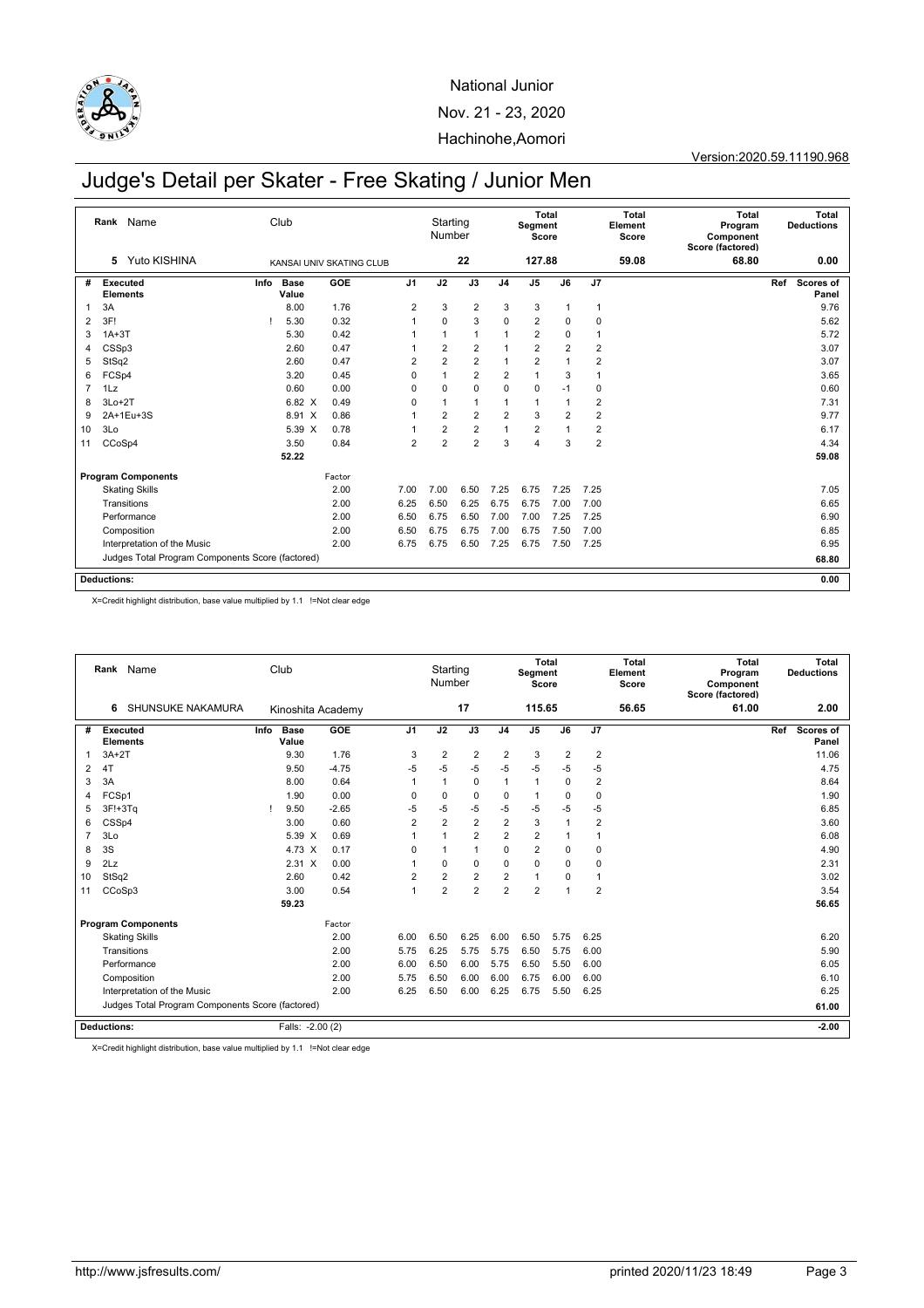

Version:2020.59.11190.968

## Judge's Detail per Skater - Free Skating / Junior Men

|    | Name<br>Rank                                     | Club                 |         |                | Starting<br>Number |                |                | Total<br>Segment<br>Score |                |                | <b>Total</b><br>Element<br>Score | <b>Total</b><br>Program<br>Component<br>Score (factored) |     | Total<br><b>Deductions</b> |
|----|--------------------------------------------------|----------------------|---------|----------------|--------------------|----------------|----------------|---------------------------|----------------|----------------|----------------------------------|----------------------------------------------------------|-----|----------------------------|
|    | Shuntaro ASAGA<br>7                              | Kinoshita Academy    |         |                |                    | 14             |                | 112.91                    |                |                | 51.71                            | 62.20                                                    |     | 1.00                       |
| #  | Executed<br>Info<br><b>Elements</b>              | <b>Base</b><br>Value | GOE     | J <sub>1</sub> | J2                 | J3             | J <sub>4</sub> | J <sub>5</sub>            | J6             | J7             |                                  |                                                          | Ref | Scores of<br>Panel         |
| 1  | 3Lz                                              | 5.90                 | $-2.95$ | -5             | $-5$               | $-5$           | $-5$           | $-5$                      | $-5$           | $-5$           |                                  |                                                          |     | 2.95                       |
| 2  | 2Lo                                              | 1.70                 | 0.17    | $\mathbf{1}$   | $\mathbf{1}$       | $\mathbf{1}$   | 1              | $\mathbf{1}$              | 0              | $\overline{1}$ |                                  |                                                          |     | 1.87                       |
| 3  | 3F!                                              | 5.30                 | $-2.33$ | $-4$           | $-5$               | $-5$           | -4             | $-5$                      | $-4$           | -4             |                                  |                                                          |     | 2.97                       |
| 4  | CSSp3                                            | 2.60                 | 0.05    | $\Omega$       | 0                  | 0              | 0              | 1                         | $-2$           | $\overline{1}$ |                                  |                                                          |     | 2.65                       |
| 5  | $2A+3T$                                          | 7.50                 | 0.84    | $\overline{2}$ | $\overline{2}$     | $\overline{2}$ | $\overline{2}$ | 3                         | $\overline{2}$ | $\overline{2}$ |                                  |                                                          |     | 8.34                       |
| 6  | StSq2                                            | 2.60                 | 0.62    | 3              | $\overline{2}$     | 3              | $\overline{2}$ | 4                         | $\overline{2}$ | $\overline{2}$ |                                  |                                                          |     | 3.22                       |
| 7  | $3Lz + 2T$                                       | 7.92 X               | 0.35    | 1              | $\Omega$           | $\mathbf 0$    | 0              | $\mathbf{1}$              | 1              | 1              |                                  |                                                          |     | 8.27                       |
| 8  | 2A+1Eu+3S                                        | 8.91 X               | 0.69    | 1              | $\overline{2}$     | $\overline{2}$ | 1              | $\overline{2}$            | 0              | $\overline{2}$ |                                  |                                                          |     | 9.60                       |
| 9  | 3S                                               | 4.73 X               | 0.77    | $\overline{2}$ | $\overline{2}$     | $\overline{2}$ | $\overline{2}$ | 3                         | $\mathbf 0$    | $\overline{1}$ |                                  |                                                          |     | 5.50                       |
| 10 | FCSp3                                            | 2.80                 | 0.00    | 0              | $\mathbf 0$        | $\mathbf 0$    | 0              | 0                         |                | 0              |                                  |                                                          |     | 2.80                       |
| 11 | CCoSp3                                           | 3.00                 | 0.54    | $\overline{2}$ | 1                  | $\overline{2}$ | 1              | $\overline{2}$            | $\overline{2}$ | $\overline{2}$ |                                  |                                                          |     | 3.54                       |
|    |                                                  | 52.96                |         |                |                    |                |                |                           |                |                |                                  |                                                          |     | 51.71                      |
|    | <b>Program Components</b>                        |                      | Factor  |                |                    |                |                |                           |                |                |                                  |                                                          |     |                            |
|    | <b>Skating Skills</b>                            |                      | 2.00    | 5.75           | 6.25               | 6.50           | 6.25           | 6.25                      | 5.75           | 6.25           |                                  |                                                          |     | 6.15                       |
|    | Transitions                                      |                      | 2.00    | 6.00           | 6.00               | 6.50           | 6.00           | 6.25                      | 5.25           | 6.00           |                                  |                                                          |     | 6.05                       |
|    | Performance                                      |                      | 2.00    | 5.75           | 6.50               | 6.75           | 6.00           | 6.75                      | 5.50           | 6.25           |                                  |                                                          |     | 6.25                       |
|    | Composition                                      |                      | 2.00    | 6.00           | 6.50               | 7.00           | 6.25           | 6.75                      | 5.75           | 6.00           |                                  |                                                          |     | 6.30                       |
|    | Interpretation of the Music                      |                      | 2.00    | 6.25           | 6.75               | 6.75           | 6.00           | 6.50                      | 5.50           | 6.25           |                                  |                                                          |     | 6.35                       |
|    | Judges Total Program Components Score (factored) |                      |         |                |                    |                |                |                           |                |                |                                  |                                                          |     | 62.20                      |
|    | <b>Deductions:</b>                               | Falls: -1.00 (1)     |         |                |                    |                |                |                           |                |                |                                  |                                                          |     | $-1.00$                    |

X=Credit highlight distribution, base value multiplied by 1.1 !=Not clear edge

|                | Rank                        | Name                                             |              | Club                 |         |                      | Starting<br>Number |                |                | Segment<br>Score | Total          |                | Total<br>Element<br>Score | Total<br>Program<br>Component<br>Score (factored) | Total<br><b>Deductions</b> |
|----------------|-----------------------------|--------------------------------------------------|--------------|----------------------|---------|----------------------|--------------------|----------------|----------------|------------------|----------------|----------------|---------------------------|---------------------------------------------------|----------------------------|
|                | 8                           | <b>KEISUKE KADOWAKI</b>                          |              |                      |         |                      |                    | 15             |                | 109.68           |                |                | 50.88                     | 58.80                                             | 0.00                       |
| #              | Executed<br><b>Elements</b> |                                                  | Info         | <b>Base</b><br>Value | GOE     | J <sub>1</sub>       | J2                 | J3             | J <sub>4</sub> | J <sub>5</sub>   | J6             | J7             |                           |                                                   | Ref<br>Scores of<br>Panel  |
| 1              | $3Lz + 3T$                  |                                                  |              | 10.10                | 1.30    | $\overline{2}$       | $\overline{2}$     | 3              | 3              | $\overline{2}$   |                | $\overline{2}$ |                           |                                                   | 11.40                      |
| 2              | 2A+1Eu+1S                   |                                                  |              | 4.20                 | 0.00    | 0                    | $\mathbf 0$        | $\mathbf 0$    | 0              | 1                | 0              | $\mathbf 0$    |                           |                                                   | 4.20                       |
| 3              | 3T                          |                                                  |              | 4.20                 | 0.59    | $\overline{1}$       | $\overline{2}$     | $\overline{2}$ | 1              | 1                |                | $\overline{2}$ |                           |                                                   | 4.79                       |
| 4              | CCSp3                       |                                                  |              | 2.80                 | 0.22    | $\Omega$             | $\overline{2}$     | $\overline{2}$ | 0              | $\mathbf{1}$     | 0              | $\overline{1}$ |                           |                                                   | 3.02                       |
| 5              | 3Fe                         |                                                  | $\mathbf{e}$ | 4.24                 | $-1.02$ | $-2$                 | $-2$               | $-2$           | $-3$           | $-2$             | $-3$           | $-3$           |                           |                                                   | 3.22                       |
| 6              | 2A                          |                                                  |              | $3.63 \times$        | 0.66    | $\overline{2}$       | $\overline{2}$     | $\overline{2}$ | $\overline{2}$ | 3                | $\overline{2}$ |                |                           |                                                   | 4.29                       |
| $\overline{7}$ | $3Lz + 2T$                  |                                                  |              | 7.92 X               | 0.47    | 1                    | 1                  | $\mathbf 0$    | 1              | $\overline{2}$   | 0              | $\overline{1}$ |                           |                                                   | 8.39                       |
| 8              | 2Lo                         |                                                  |              | 1.87 X               | 0.00    | $\Omega$             | $\Omega$           | $\mathbf 0$    | 0              | $\mathbf 0$      | $\mathbf 0$    | $\mathbf 0$    |                           |                                                   | 1.87                       |
| 9              | FSSp2                       |                                                  |              | 2.30                 | 0.23    | $\Omega$             | $\overline{1}$     | $\mathbf{1}$   | 1              | 1                | 1              | 1              |                           |                                                   | 2.53                       |
| 10             | StSq3                       |                                                  |              | 3.30                 | 0.33    | $\mathbf 0$          | $\overline{2}$     | $\overline{2}$ | 0              | $\mathbf{1}$     |                | $\overline{1}$ |                           |                                                   | 3.63                       |
| 11             | CCoSp3                      |                                                  |              | 3.00                 | 0.54    | $\blacktriangleleft$ | $\overline{1}$     | $\overline{2}$ | $\overline{2}$ | $\overline{2}$   | $\overline{2}$ | $\overline{2}$ |                           |                                                   | 3.54                       |
|                |                             |                                                  |              | 47.56                |         |                      |                    |                |                |                  |                |                |                           |                                                   | 50.88                      |
|                |                             | <b>Program Components</b>                        |              |                      | Factor  |                      |                    |                |                |                  |                |                |                           |                                                   |                            |
|                | <b>Skating Skills</b>       |                                                  |              |                      | 2.00    | 6.25                 | 6.50               | 6.00           | 6.25           | 6.00             | 6.00           | 6.00           |                           |                                                   | 6.10                       |
|                | Transitions                 |                                                  |              |                      | 2.00    | 6.00                 | 6.25               | 5.25           | 5.50           | 6.25             | 5.50           | 5.50           |                           |                                                   | 5.75                       |
|                | Performance                 |                                                  |              |                      | 2.00    | 6.00                 | 6.00               | 5.25           | 5.75           | 6.50             | 5.50           | 5.50           |                           |                                                   | 5.75                       |
|                | Composition                 |                                                  |              |                      | 2.00    | 6.00                 | 6.25               | 5.25           | 5.75           | 6.25             | 6.00           | 5.75           |                           |                                                   | 5.95                       |
|                |                             | Interpretation of the Music                      |              |                      | 2.00    | 6.25                 | 6.00               | 5.00           | 5.50           | 6.25             | 5.75           | 5.75           |                           |                                                   | 5.85                       |
|                |                             | Judges Total Program Components Score (factored) |              |                      |         |                      |                    |                |                |                  |                |                |                           |                                                   | 58.80                      |
|                | <b>Deductions:</b>          |                                                  |              |                      |         |                      |                    |                |                |                  |                |                |                           |                                                   | 0.00                       |

X=Credit highlight distribution, base value multiplied by 1.1 e=Wrong edge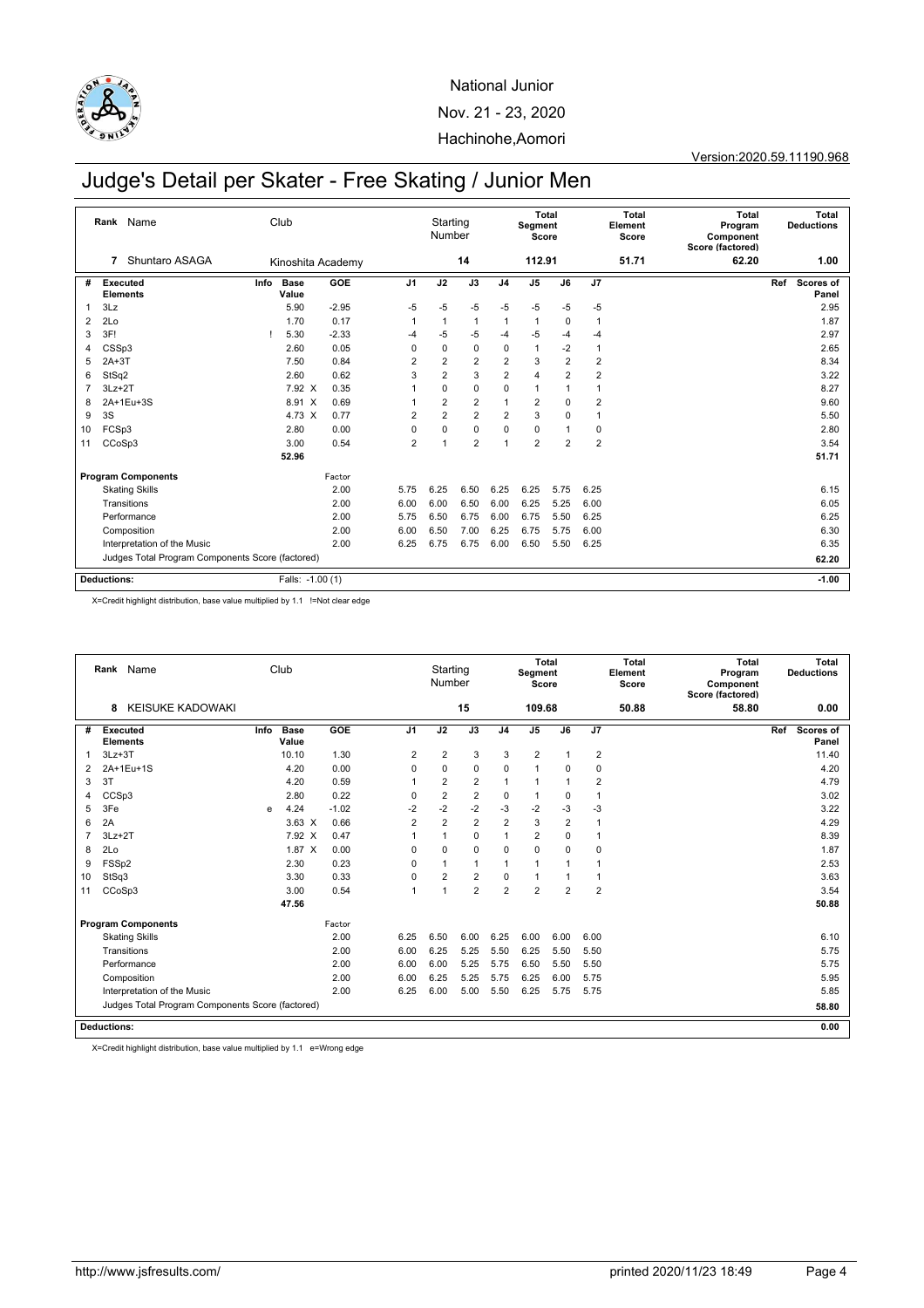

Version:2020.59.11190.968

## Judge's Detail per Skater - Free Skating / Junior Men

|    | Name<br>Rank                                     |      | Club                 |         |                 | Starting<br>Number |                |                | Segment<br>Score | Total          |                | <b>Total</b><br>Element<br>Score | <b>Total</b><br>Program<br>Component<br>Score (factored) |     | Total<br><b>Deductions</b> |
|----|--------------------------------------------------|------|----------------------|---------|-----------------|--------------------|----------------|----------------|------------------|----------------|----------------|----------------------------------|----------------------------------------------------------|-----|----------------------------|
|    | Ryoga MORIMOTO<br>9                              |      | Kinoshita Academy    |         |                 |                    | 13             |                | 108.94           |                |                | 55.94                            | 53.00                                                    |     | 0.00                       |
| #  | <b>Executed</b><br><b>Elements</b>               | Info | <b>Base</b><br>Value | GOE     | $\overline{J1}$ | J2                 | J3             | J <sub>4</sub> | J <sub>5</sub>   | J6             | J7             |                                  |                                                          | Ref | Scores of<br>Panel         |
| 1  | 3Lz                                              |      | 5.90                 | 0.71    | 1               | 1                  | $\mathbf{1}$   | $\overline{1}$ | $\overline{2}$   | $\overline{2}$ | $\overline{1}$ |                                  |                                                          |     | 6.61                       |
| 2  | 3Lo                                              |      | 4.90                 | 0.29    | 0               |                    | 0              | 1              | 1                |                | $\mathbf 0$    |                                  |                                                          |     | 5.19                       |
| 3  | 2A                                               |      | 3.30                 | 0.13    | 0               | 1                  | 0              | 0              | $\mathbf{1}$     |                | 0              |                                  |                                                          |     | 3.43                       |
| 4  | CSSp3                                            |      | 2.60                 | 0.21    | $\Omega$        | 1                  | $\mathbf{1}$   | $\overline{1}$ | 1                | $\overline{2}$ | $\mathbf 0$    |                                  |                                                          |     | 2.81                       |
| 5  | 3F!                                              |      | 5.30                 | $-0.21$ | $\mathbf 0$     | $-1$               | $-1$           | 0              | $\mathbf 0$      | 0              | $-1$           |                                  |                                                          |     | 5.09                       |
| 6  | StSq3                                            |      | 3.30                 | 0.26    | $\Omega$        |                    | $\mathbf{1}$   | $\overline{1}$ | 2                |                | $\mathbf 0$    |                                  |                                                          |     | 3.56                       |
| 7  | 2A+1Eu+3S                                        |      | 8.91 X               | 0.17    | $\Omega$        |                    | $\mathbf{1}$   | 0              | 1                | 0              | 0              |                                  |                                                          |     | 9.08                       |
| 8  | 3S                                               |      | 4.73 X               | 0.60    |                 |                    | $\overline{2}$ | $\mathbf{1}$   | 3                | $\overline{2}$ | $\mathbf 0$    |                                  |                                                          |     | 5.33                       |
| 9  | FCSp2                                            |      | 2.30                 | 0.18    |                 |                    | $\pmb{0}$      | 1              | 1                |                | 0              |                                  |                                                          |     | 2.48                       |
| 10 | $3Lz + 2T$                                       |      | 7.92 X               | 0.24    | 0               | 0                  | $\mathbf 0$    | 1              | 2                |                | $\mathbf 0$    |                                  |                                                          |     | 8.16                       |
| 11 | CCoSp4                                           |      | 3.50                 | 0.70    | $\overline{2}$  | $\overline{2}$     | $\overline{2}$ | $\overline{2}$ | 3                | $\overline{2}$ | $\overline{2}$ |                                  |                                                          |     | 4.20                       |
|    |                                                  |      | 52.66                |         |                 |                    |                |                |                  |                |                |                                  |                                                          |     | 55.94                      |
|    | <b>Program Components</b>                        |      |                      | Factor  |                 |                    |                |                |                  |                |                |                                  |                                                          |     |                            |
|    | <b>Skating Skills</b>                            |      |                      | 2.00    | 5.00            | 5.25               | 5.00           | 5.50           | 5.75             | 5.50           | 5.75           |                                  |                                                          |     | 5.40                       |
|    | Transitions                                      |      |                      | 2.00    | 5.00            | 5.00               | 4.75           | 5.25           | 5.75             | 5.25           | 5.25           |                                  |                                                          |     | 5.15                       |
|    | Performance                                      |      |                      | 2.00    | 4.75            | 5.00               | 5.25           | 5.25           | 6.25             | 5.25           | 5.25           |                                  |                                                          |     | 5.20                       |
|    | Composition                                      |      |                      | 2.00    | 5.00            | 5.25               | 5.00           | 5.50           | 6.50             | 5.50           | 5.50           |                                  |                                                          |     | 5.35                       |
|    | Interpretation of the Music                      |      |                      | 2.00    | 5.25            | 5.25               | 5.25           | 5.25           | 6.50             | 5.50           | 5.75           |                                  |                                                          |     | 5.40                       |
|    | Judges Total Program Components Score (factored) |      |                      |         |                 |                    |                |                |                  |                |                |                                  |                                                          |     | 53.00                      |
|    | <b>Deductions:</b>                               |      |                      |         |                 |                    |                |                |                  |                |                |                                  |                                                          |     | 0.00                       |

X=Credit highlight distribution, base value multiplied by 1.1 !=Not clear edge

|                | Rank                        | Name                                             |         | Club                 |                           |                | Starting<br>Number |                |                | Segment<br>Score | Total          |                | Total<br>Element<br>Score | Total<br>Program<br>Component<br>Score (factored) |     | Total<br><b>Deductions</b> |
|----------------|-----------------------------|--------------------------------------------------|---------|----------------------|---------------------------|----------------|--------------------|----------------|----------------|------------------|----------------|----------------|---------------------------|---------------------------------------------------|-----|----------------------------|
|                | 10                          | Tatsuya TSUBOI                                   |         |                      | Chukyo Senior High School |                |                    | 21             |                | 107.38           |                |                | 46.08                     | 63.30                                             |     | 2.00                       |
| #              | Executed<br><b>Elements</b> |                                                  | Info    | <b>Base</b><br>Value | GOE                       | J <sub>1</sub> | J2                 | J3             | J <sub>4</sub> | J <sub>5</sub>   | J6             | J <sub>7</sub> |                           |                                                   | Ref | Scores of<br>Panel         |
| 1              | 3S                          |                                                  |         | 4.30                 | 0.86                      | $\overline{2}$ | $\overline{2}$     | $\overline{2}$ | $\overline{2}$ | 3                | $\overline{2}$ | $\overline{2}$ |                           |                                                   |     | 5.16                       |
| $\overline{2}$ | 3A                          |                                                  |         | 8.00                 | $-4.00$                   | $-5$           | $-5$               | $-5$           | $-5$           | $-5$             | $-5$           | $-5$           |                           |                                                   |     | 4.00                       |
| 3              | 3F                          |                                                  |         | 5.30                 | 0.53                      |                | 1                  | $\mathbf{1}$   | 1              | 3                | $\overline{1}$ |                |                           |                                                   |     | 5.83                       |
| 4              | CSS <sub>p2</sub>           |                                                  |         | 2.30                 | 0.41                      |                | $\overline{2}$     | $\overline{2}$ | 2              | $\overline{2}$   | 2              | $\mathbf{1}$   |                           |                                                   |     | 2.71                       |
| 5              | 3 <sub>LO</sub>             |                                                  |         | 4.90                 | 1.18                      | 3              | $\overline{2}$     | $\overline{2}$ | $\overline{2}$ | 3                | 3              | $\overline{2}$ |                           |                                                   |     | 6.08                       |
| 6              | 3A<+REP                     |                                                  | $\prec$ | 4.93 X               | $-3.20$                   | $-5$           | $-5$               | $-5$           | $-5$           | $-5$             | $-5$           | $-5$           |                           |                                                   |     | 1.73                       |
| $\overline{7}$ |                             | 3Lz!+1Eu<<+2S                                    |         | 7.92 X               | $-2.83$                   | $-5$           | $-5$               | $-5$           | $-5$           | $-4$             | $-5$           | $-4$           |                           |                                                   |     | 5.09                       |
| 8              | $3Lo+2T$                    |                                                  |         | 6.82 X               | $-1.76$                   | $-2$           | $-3$               | $-3$           | $-5$           | $-4$             | $-4$           | $-4$           |                           |                                                   |     | 5.06                       |
| 9              | FCCoSp4                     |                                                  |         | 3.50                 | 0.42                      | $-1$           | 1                  | $\overline{2}$ | $\mathbf 0$    | $\overline{2}$   | $\overline{1}$ | $\overline{2}$ |                           |                                                   |     | 3.92                       |
| 10             | StSq2                       |                                                  |         | 2.60                 | 0.36                      | $\overline{2}$ |                    | $\mathbf{1}$   | 1              | $\overline{2}$   | $\overline{2}$ | 1              |                           |                                                   |     | 2.96                       |
| 11             | CCoSp3                      |                                                  |         | 3.00                 | 0.54                      | $\overline{1}$ | $\overline{2}$     | $\overline{2}$ | $\overline{2}$ | 1                | 3              | 2              |                           |                                                   |     | 3.54                       |
|                |                             |                                                  |         | 53.57                |                           |                |                    |                |                |                  |                |                |                           |                                                   |     | 46.08                      |
|                |                             | <b>Program Components</b>                        |         |                      | Factor                    |                |                    |                |                |                  |                |                |                           |                                                   |     |                            |
|                |                             | <b>Skating Skills</b>                            |         |                      | 2.00                      | 6.00           | 6.50               | 6.25           | 6.75           | 7.00             | 7.00           | 7.00           |                           |                                                   |     | 6.70                       |
|                |                             | Transitions                                      |         |                      | 2.00                      | 5.75           | 6.00               | 5.50           | 6.50           | 6.75             | 7.00           | 6.50           |                           |                                                   |     | 6.30                       |
|                |                             | Performance                                      |         |                      | 2.00                      | 5.50           | 6.00               | 5.50           | 6.25           | 6.50             | 6.75           | 6.25           |                           |                                                   |     | 6.10                       |
|                |                             | Composition                                      |         |                      | 2.00                      | 5.75           | 6.25               | 5.50           | 6.50           | 6.75             | 7.25           | 6.50           |                           |                                                   |     | 6.35                       |
|                |                             | Interpretation of the Music                      |         |                      | 2.00                      | 5.75           | 6.00               | 5.50           | 6.00           | 6.75             | 7.00           | 6.50           |                           |                                                   |     | 6.20                       |
|                |                             | Judges Total Program Components Score (factored) |         |                      |                           |                |                    |                |                |                  |                |                |                           |                                                   |     | 63.30                      |
|                | <b>Deductions:</b>          |                                                  |         | Falls: -2.00 (2)     |                           |                |                    |                |                |                  |                |                |                           |                                                   |     | $-2.00$                    |

<=Under-rotated jump <<=Downgraded jump X=Credit highlight distribution, base value multiplied by 1.1 !=Not clear edge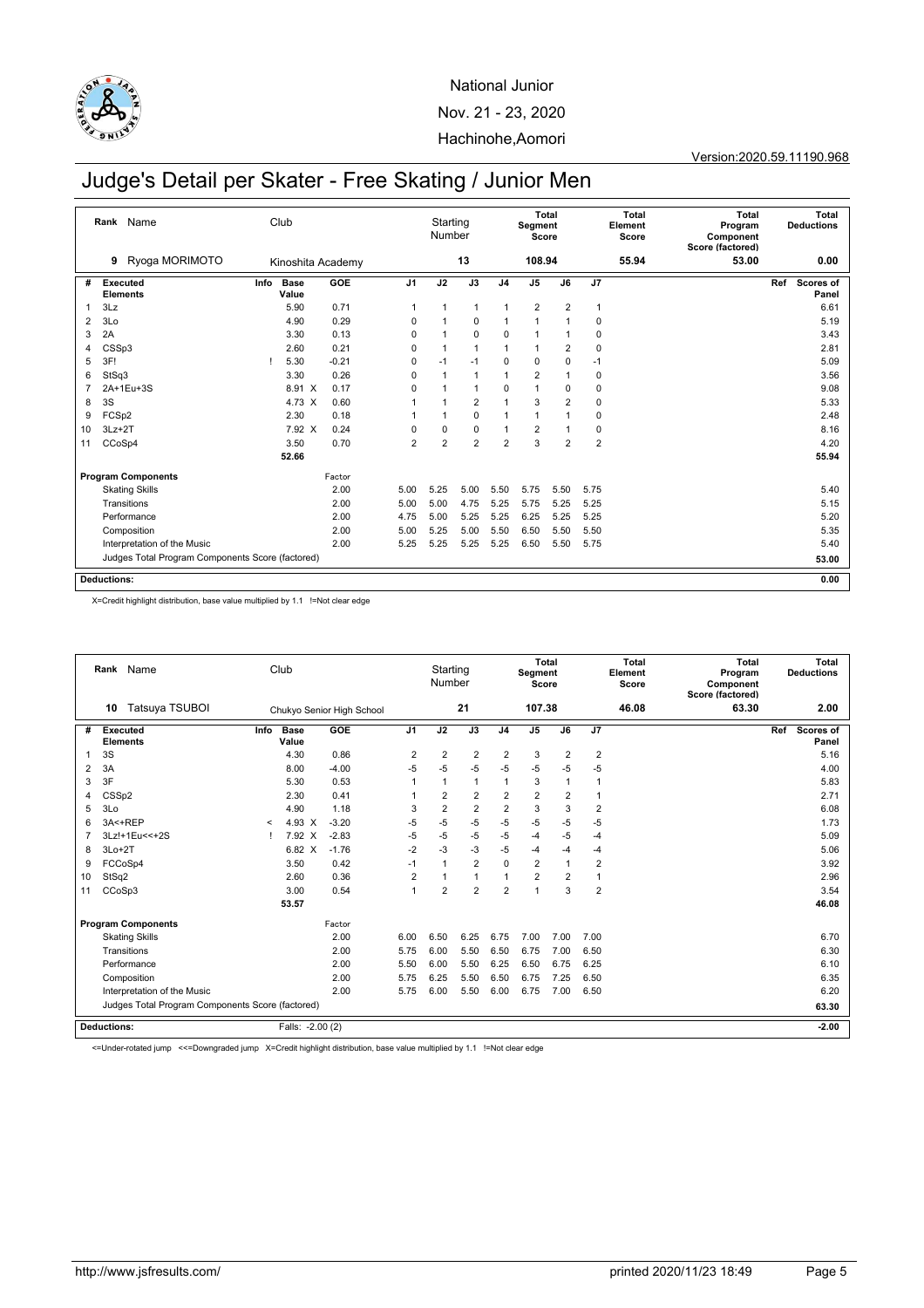

#### Version:2020.59.11190.968

## Judge's Detail per Skater - Free Skating / Junior Men

|    | Rank<br>Name                                     |      | Club             |         |                | Starting<br>Number |                |                | Segment<br>Score | Total          |                | <b>Total</b><br>Element<br>Score | <b>Total</b><br>Program<br>Component<br>Score (factored) |     | <b>Total</b><br><b>Deductions</b> |
|----|--------------------------------------------------|------|------------------|---------|----------------|--------------------|----------------|----------------|------------------|----------------|----------------|----------------------------------|----------------------------------------------------------|-----|-----------------------------------|
|    | <b>Takeru KATAISE</b><br>11                      |      |                  |         |                |                    | 18             |                | 104.92           |                |                | 46.22                            | 60.70                                                    |     | 2.00                              |
| #  | <b>Executed</b><br><b>Elements</b>               | Info | Base<br>Value    | GOE     | J <sub>1</sub> | J2                 | J3             | J <sub>4</sub> | J <sub>5</sub>   | J6             | J7             |                                  |                                                          | Ref | Scores of<br>Panel                |
| 1  | 3A                                               |      | 8.00             | $-4.00$ | $-5$           | $-5$               | $-5$           | $-5$           | $-5$             | $-5$           | $-5$           |                                  |                                                          |     | 4.00                              |
| 2  | $3Aq+2T$                                         | a    | 9.30             | $-0.96$ | $-1$           | $-1$               | $-1$           | $-2$           | $-1$             | $-2$           | $-1$           |                                  |                                                          |     | 8.34                              |
| 3  | 3Lz                                              |      | 5.90             | $-2.24$ | -4             | $-4$               | $-4$           | $-4$           | $-4$             | $-3$           | $-3$           |                                  |                                                          |     | 3.66                              |
| 4  | CCoSp4                                           |      | 3.50             | 0.77    | $\overline{2}$ | $\overline{2}$     | $\overline{2}$ | $\overline{2}$ | 3                | 3              | $\overline{2}$ |                                  |                                                          |     | 4.27                              |
| 5  | 2Lo<<                                            | <<   | 0.50             | $-0.25$ | -5             | $-5$               | $-5$           | $-5$           | $-5$             | $-5$           | $-5$           |                                  |                                                          |     | 0.25                              |
| 6  | 3Lz+REP                                          |      | 4.54 X           | $-2.95$ | $-5$           | $-5$               | $-5$           | $-5$           | $-5$             | -5             | $-5$           |                                  |                                                          |     | 1.59                              |
| 7  | 3F!                                              |      | 5.83 X           | $-0.21$ | $-1$           | $-1$               | $-1$           | $\mathbf 0$    | $\mathbf 0$      | $\mathbf 0$    | $\mathbf 0$    |                                  |                                                          |     | 5.62                              |
| 8  | CSSp3                                            |      | 2.60             | 0.47    | 1              | $\overline{2}$     | $\overline{2}$ | $\overline{2}$ | $\mathbf{1}$     | $\overline{2}$ | $\overline{2}$ |                                  |                                                          |     | 3.07                              |
| 9  | StSq2                                            |      | 2.60             | 0.42    | $\overline{2}$ | $\overline{2}$     | $\overline{2}$ | $\mathbf{1}$   | 1                | 1              | $\overline{2}$ |                                  |                                                          |     | 3.02                              |
| 10 | 3S+2T+2Lo                                        |      | 8.03 X           | 0.17    | 0              | $\mathbf 0$        | $\mathbf{1}$   | $\mathbf 0$    | $\mathbf 0$      | 1              | $\overline{2}$ |                                  |                                                          |     | 8.20                              |
| 11 | FCCoSp4                                          |      | 3.50             | 0.70    | $\overline{1}$ | $\overline{2}$     | $\overline{2}$ | 3              | $\overline{2}$   | $\overline{2}$ | $\overline{2}$ |                                  |                                                          |     | 4.20                              |
|    |                                                  |      | 54.30            |         |                |                    |                |                |                  |                |                |                                  |                                                          |     | 46.22                             |
|    | <b>Program Components</b>                        |      |                  | Factor  |                |                    |                |                |                  |                |                |                                  |                                                          |     |                                   |
|    | <b>Skating Skills</b>                            |      |                  | 2.00    | 5.75           | 6.25               | 6.00           | 6.50           | 6.50             | 6.25           | 6.50           |                                  |                                                          |     | 6.30                              |
|    | Transitions                                      |      |                  | 2.00    | 5.75           | 5.75               | 5.50           | 5.75           | 6.50             | 6.00           | 6.00           |                                  |                                                          |     | 5.85                              |
|    | Performance                                      |      |                  | 2.00    | 5.50           | 5.75               | 5.50           | 6.00           | 6.25             | 5.75           | 6.00           |                                  |                                                          |     | 5.80                              |
|    | Composition                                      |      |                  | 2.00    | 6.00           | 6.00               | 5.50           | 6.25           | 6.50             | 6.25           | 6.25           |                                  |                                                          |     | 6.15                              |
|    | Interpretation of the Music                      |      |                  | 2.00    | 6.25           | 6.00               | 5.75           | 6.50           | 6.50             | 6.00           | 6.50           |                                  |                                                          |     | 6.25                              |
|    | Judges Total Program Components Score (factored) |      |                  |         |                |                    |                |                |                  |                |                |                                  |                                                          |     | 60.70                             |
|    | <b>Deductions:</b>                               |      | Falls: -2.00 (2) |         |                |                    |                |                |                  |                |                |                                  |                                                          |     | $-2.00$                           |

<<=Downgraded jump X=Credit highlight distribution, base value multiplied by 1.1 !=Not clear edge REP=Jump repetition q=jump landed on the quarter

|    |                    | Rank Name                                        |      | Club                 |                        |                | Starting<br>Number |                |                | Segment<br>Score | <b>Total</b>   |                | <b>Total</b><br>Element<br>Score | Total<br>Program<br>Component<br>Score (factored) |     | <b>Total</b><br><b>Deductions</b> |
|----|--------------------|--------------------------------------------------|------|----------------------|------------------------|----------------|--------------------|----------------|----------------|------------------|----------------|----------------|----------------------------------|---------------------------------------------------|-----|-----------------------------------|
|    | 12                 | Nozomu YOSHIOKA                                  |      |                      | NISHINOMIYA KOUEI H.S. |                |                    | 16             |                | 104.13           |                |                | 50.73                            | 54.40                                             |     | 1.00                              |
| #  | Executed           | <b>Elements</b>                                  | Info | <b>Base</b><br>Value | GOE                    | J <sub>1</sub> | J2                 | J3             | J <sub>4</sub> | J <sub>5</sub>   | J6             | J <sub>7</sub> |                                  |                                                   | Ref | Scores of<br>Panel                |
|    | 4T                 |                                                  |      | 9.50                 | $-4.75$                | -5             | $-5$               | $-5$           | $-5$           | $-5$             | $-5$           | $-5$           |                                  |                                                   |     | 4.75                              |
| 2  | 3A                 |                                                  |      | 8.00                 | $-0.32$                | $-1$           | $\mathbf 0$        | $\mathbf 0$    | $\mathbf 0$    | $-1$             | $\mathbf 0$    | $-2$           |                                  |                                                   |     | 7.68                              |
| 3  | 3Lz                |                                                  |      | 5.90                 | 0.00                   | $\Omega$       | $\Omega$           | $-1$           | $\Omega$       | $\mathbf 0$      | $\mathbf 0$    | $\mathbf 0$    |                                  |                                                   |     | 5.90                              |
| 4  | FSSp3              |                                                  |      | 2.60                 | 0.36                   |                |                    | $\Omega$       | $\overline{1}$ | $\overline{2}$   | $\overline{2}$ | $\overline{2}$ |                                  |                                                   |     | 2.96                              |
| 5  | $3Lz + 2T$         |                                                  |      | 7.20                 | 0.59                   |                | $\mathbf 0$        | $\overline{1}$ | $\overline{1}$ | 3                |                | 1              |                                  |                                                   |     | 7.79                              |
| 6  | 3F!                |                                                  |      | $5.83 \tX$           | $-2.65$                | $-5$           | $-5$               | $-5$           | $-5$           | $-5$             | -5             | $-5$           |                                  |                                                   |     | 3.18                              |
|    |                    | 2A+1Eu+2S                                        |      | 5.61 X               | 0.00                   | $\mathbf 0$    | $\mathbf 0$        | $\mathbf 0$    | $\mathbf 0$    | $\mathbf 0$      | $\mathbf 0$    | 0              |                                  |                                                   |     | 5.61                              |
| 8  | CCSp3              |                                                  |      | 2.80                 | 0.06                   | $\Omega$       | $\Omega$           | $\mathbf 0$    | $\Omega$       | 1                |                | 0              |                                  |                                                   |     | 2.86                              |
| 9  | StSq3              |                                                  |      | 3.30                 | 0.13                   | $-1$           | $\mathbf 0$        | $\Omega$       | $\Omega$       | 1                |                | 1              |                                  |                                                   |     | 3.43                              |
| 10 | $3S+1T$            |                                                  |      | 5.17 X               | $-1.12$                | $-3$           | $-3$               | $-2$           | $-2$           | $-2$             | $-3$           | $-3$           |                                  |                                                   |     | 4.05                              |
| 11 |                    | CCoSp3V                                          |      | 2.25                 | 0.27                   | $\overline{2}$ | $\overline{1}$     | $\overline{1}$ | $\mathbf{1}$   | $\mathbf{1}$     | $\overline{2}$ | $\mathbf{1}$   |                                  |                                                   |     | 2.52                              |
|    |                    |                                                  |      | 58.16                |                        |                |                    |                |                |                  |                |                |                                  |                                                   |     | 50.73                             |
|    |                    | <b>Program Components</b>                        |      |                      | Factor                 |                |                    |                |                |                  |                |                |                                  |                                                   |     |                                   |
|    |                    | <b>Skating Skills</b>                            |      |                      | 2.00                   | 4.75           | 5.75               | 5.75           | 6.25           | 6.25             | 6.00           | 6.25           |                                  |                                                   |     | 6.00                              |
|    |                    | Transitions                                      |      |                      | 2.00                   | 4.50           | 5.00               | 4.50           | 6.00           | 6.25             | 5.50           | 5.25           |                                  |                                                   |     | 5.25                              |
|    |                    | Performance                                      |      |                      | 2.00                   | 4.50           | 5.00               | 4.75           | 5.75           | 6.50             | 5.50           | 5.25           |                                  |                                                   |     | 5.25                              |
|    |                    | Composition                                      |      |                      | 2.00                   | 4.25           | 5.25               | 4.75           | 6.00           | 6.50             | 5.75           | 5.50           |                                  |                                                   |     | 5.45                              |
|    |                    | Interpretation of the Music                      |      |                      | 2.00                   | 4.50           | 5.00               | 4.50           | 5.50           | 6.50             | 5.75           | 5.50           |                                  |                                                   |     | 5.25                              |
|    |                    | Judges Total Program Components Score (factored) |      |                      |                        |                |                    |                |                |                  |                |                |                                  |                                                   |     | 54.40                             |
|    | <b>Deductions:</b> |                                                  |      | Falls: -1.00 (1)     |                        |                |                    |                |                |                  |                |                |                                  |                                                   |     | $-1.00$                           |

X=Credit highlight distribution, base value multiplied by 1.1 !=Not clear edge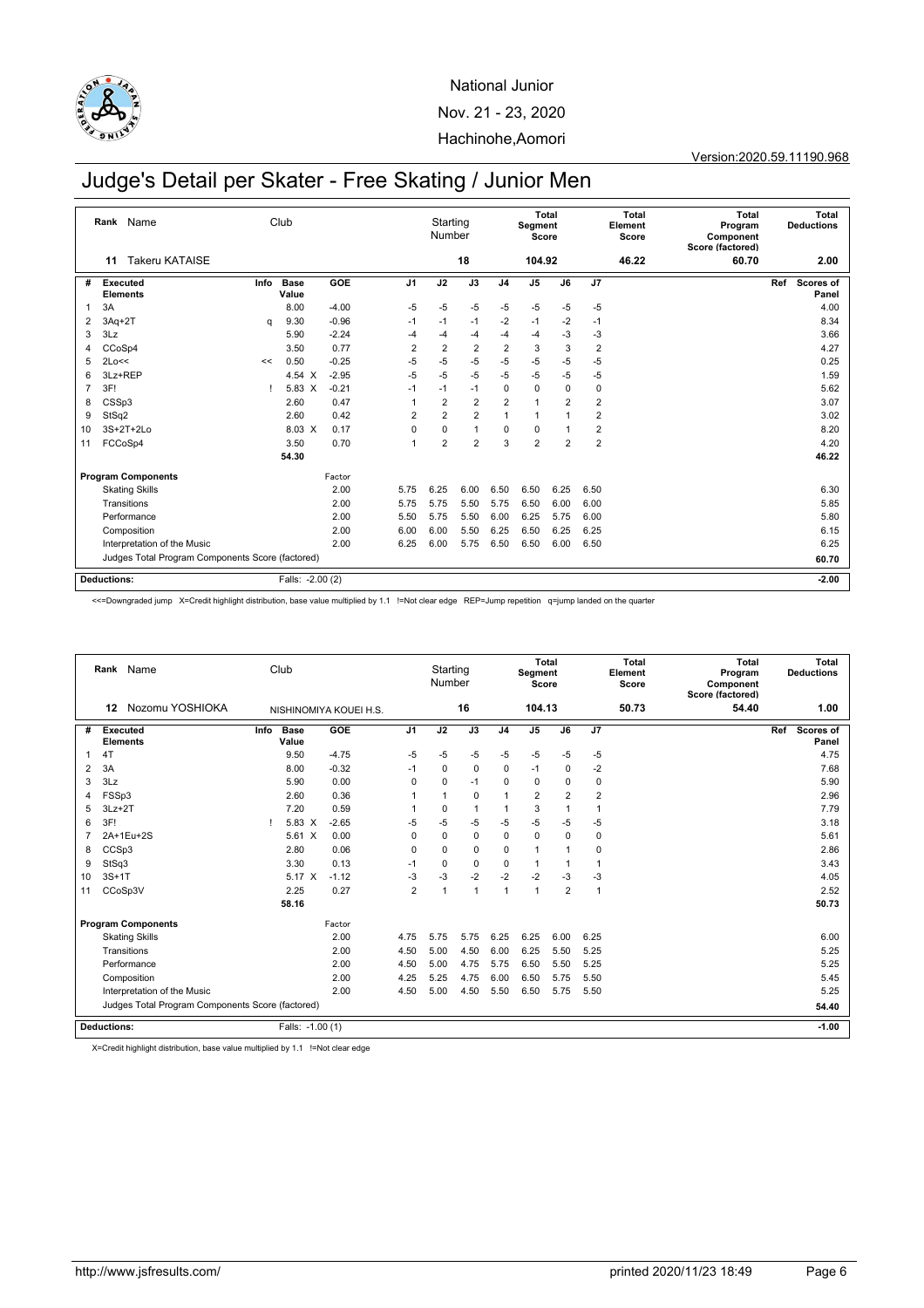

Version:2020.59.11190.968

## Judge's Detail per Skater - Free Skating / Junior Men

|                | Rank Name                                        |         | Club             |                          |                | Starting<br>Number |                |                | <b>Total</b><br>Segment<br>Score |                |                | <b>Total</b><br>Element<br>Score | <b>Total</b><br>Program<br>Component<br>Score (factored) |     | <b>Total</b><br><b>Deductions</b> |
|----------------|--------------------------------------------------|---------|------------------|--------------------------|----------------|--------------------|----------------|----------------|----------------------------------|----------------|----------------|----------------------------------|----------------------------------------------------------|-----|-----------------------------------|
|                | Haru Kakiuchi<br>13                              |         |                  | Hyogo Nishinomiya F.S.C. |                |                    | 12             |                | 102.52                           |                |                | 52.42                            | 51.10                                                    |     | 1.00                              |
| #              | Info<br>Executed<br><b>Elements</b>              |         | Base<br>Value    | GOE                      | J <sub>1</sub> | J2                 | J3             | J <sub>4</sub> | J <sub>5</sub>                   | J6             | J7             |                                  |                                                          | Ref | Scores of<br>Panel                |
| 1              | $3Lz + 3T$                                       |         | 10.10            | 1.06                     | -1             | $\overline{2}$     | $\overline{2}$ | $\overline{2}$ | 3                                | 1              | $\overline{2}$ |                                  |                                                          |     | 11.16                             |
| 2              | $2A+3T<$                                         | $\prec$ | 6.66             | $-0.54$                  | $-2$           | $-2$               | $-1$           | $-2$           | $\mathbf 0$                      | $-2$           | $-1$           |                                  |                                                          |     | 6.12                              |
| 3              | 3Fe<                                             | e       | 3.18             | $-1.21$                  | $-2$           | $-4$               | $-4$           | -4             | $-4$                             | $-5$           | $-3$           |                                  |                                                          |     | 1.97                              |
| 4              | CSSp2                                            |         | 2.30             | 0.23                     | -1             | 1                  | $\overline{1}$ | $\mathbf{1}$   | $\overline{2}$                   | 1              | $\overline{1}$ |                                  |                                                          |     | 2.53                              |
| 5              | FCSp1                                            |         | 1.90             | 0.15                     | $\overline{2}$ | $\mathbf 0$        | $\overline{1}$ | 1              | 1                                | 0              | -1             |                                  |                                                          |     | 2.05                              |
| 6              | 2A                                               |         | 3.30             | 0.33                     | $\mathbf 0$    | 1                  | $\overline{1}$ | $\mathbf{1}$   | $\mathbf{1}$                     | 1              | $\mathbf{1}$   |                                  |                                                          |     | 3.63                              |
| $\overline{7}$ | 3Lo<                                             | $\,<\,$ | 4.31 X           | $-1.96$                  | $-5$           | $-5$               | $-5$           | $-5$           | $-5$                             | $-5$           | $-5$           |                                  |                                                          |     | 2.35                              |
| 8              | 3S+2T+2Lo                                        |         | 8.03 X           | 0.34                     | 0              | $\mathbf 0$        | $\mathbf{1}$   | 1              | 3                                | $\mathbf{1}$   | $\mathbf{1}$   |                                  |                                                          |     | 8.37                              |
| 9              | 3Lz                                              |         | 6.49 X           | 0.71                     | 1              | $\overline{1}$     | $\overline{2}$ | 1              | $\overline{2}$                   | 1              | -1             |                                  |                                                          |     | 7.20                              |
| 10             | CCoSp3                                           |         | 3.00             | 0.54                     | $\overline{2}$ | 1                  | $\overline{2}$ | $\overline{2}$ | $\overline{2}$                   | $\overline{2}$ | $\mathbf{1}$   |                                  |                                                          |     | 3.54                              |
| 11             | StSq3                                            |         | 3.30             | 0.20                     | $\mathbf{1}$   | 1                  | $\mathbf 0$    | $\mathbf 0$    | $\overline{2}$                   | $\mathbf 0$    | $\overline{1}$ |                                  |                                                          |     | 3.50                              |
|                |                                                  |         | 52.57            |                          |                |                    |                |                |                                  |                |                |                                  |                                                          |     | 52.42                             |
|                | <b>Program Components</b>                        |         |                  | Factor                   |                |                    |                |                |                                  |                |                |                                  |                                                          |     |                                   |
|                | <b>Skating Skills</b>                            |         |                  | 2.00                     | 5.25           | 5.25               | 5.25           | 5.50           | 6.00                             | 5.25           | 5.50           |                                  |                                                          |     | 5.35                              |
|                | Transitions                                      |         |                  | 2.00                     | 4.50           | 4.75               | 4.50           | 5.25           | 6.00                             | 4.25           | 5.25           |                                  |                                                          |     | 4.85                              |
|                | Performance                                      |         |                  | 2.00                     | 5.00           | 5.00               | 4.50           | 5.25           | 6.50                             | 4.75           | 5.25           |                                  |                                                          |     | 5.05                              |
|                | Composition                                      |         |                  | 2.00                     | 4.75           | 5.00               | 4.50           | 5.25           | 6.25                             | 5.00           | 5.50           |                                  |                                                          |     | 5.10                              |
|                | Interpretation of the Music                      |         |                  | 2.00                     | 5.00           | 5.00               | 4.50           | 5.25           | 6.50                             | 5.00           | 5.75           |                                  |                                                          |     | 5.20                              |
|                | Judges Total Program Components Score (factored) |         |                  |                          |                |                    |                |                |                                  |                |                |                                  |                                                          |     | 51.10                             |
|                | <b>Deductions:</b>                               |         | Falls: -1.00 (1) |                          |                |                    |                |                |                                  |                |                |                                  |                                                          |     | $-1.00$                           |

<=Under-rotated jump X=Credit highlight distribution, base value multiplied by 1.1 e=Wrong edge

|    | 14                                 | Rank Name<br><b>REI SUZUKI</b>                   | Club                         |         |                | Starting<br>Number | 4              |                | Segment<br>Score<br>97.63 | Total          |                | Total<br>Element<br>Score<br>48.53 | Total<br>Program<br>Component<br>Score (factored)<br>49.10 |     | Total<br><b>Deductions</b><br>0.00 |
|----|------------------------------------|--------------------------------------------------|------------------------------|---------|----------------|--------------------|----------------|----------------|---------------------------|----------------|----------------|------------------------------------|------------------------------------------------------------|-----|------------------------------------|
|    |                                    |                                                  |                              |         |                |                    |                |                |                           |                |                |                                    |                                                            |     |                                    |
| #  | <b>Executed</b><br><b>Elements</b> |                                                  | Info<br><b>Base</b><br>Value | GOE     | J <sub>1</sub> | J2                 | J3             | J <sub>4</sub> | J <sub>5</sub>            | J6             | J7             |                                    |                                                            | Ref | Scores of<br>Panel                 |
| 1  | 2A                                 |                                                  | 3.30                         | 0.59    | 2              | 1                  | 2              | 1              | 3                         | 2              | $\overline{2}$ |                                    |                                                            |     | 3.89                               |
| 2  | 3Lz                                |                                                  | 5.90                         | 0.12    | $\mathbf 0$    | $\mathbf 0$        | $\mathbf 0$    | 0              | $\overline{2}$            | 1              | 0              |                                    |                                                            |     | 6.02                               |
| 3  | $3T+3T$                            |                                                  | 8.40                         | $-1.68$ | $-3$           | $-4$               | $-4$           | $-4$           | -4                        | -5             | $-4$           |                                    |                                                            |     | 6.72                               |
| 4  | 3F                                 |                                                  | 5.30                         | $-1.59$ | $-2$           | $-3$               | $-3$           | $-3$           | $-3$                      | $-3$           | $-4$           |                                    |                                                            |     | 3.71                               |
| 5  | 3 <sub>LO</sub>                    |                                                  | 4.90                         | $-1.47$ | $-3$           | $-3$               | $-3$           | $-3$           | $-3$                      | $-3$           | $-4$           |                                    |                                                            |     | 3.43                               |
| 6  | StSq2                              |                                                  | 2.60                         | 0.05    | 0              | $\mathbf 0$        | $\mathbf 0$    | 0              | 3                         | $\overline{1}$ | $\mathbf 0$    |                                    |                                                            |     | 2.65                               |
|    | FSSp4                              |                                                  | 3.00                         | 0.54    | $\overline{2}$ | $\overline{2}$     | $\overline{2}$ | 1              | 3                         | $\overline{2}$ | $\overline{1}$ |                                    |                                                            |     | 3.54                               |
| 8  | $3S+2T$                            |                                                  | 6.16 X                       | $-1.03$ | $-4$           | $-3$               | $-2$           | $-2$           | $-1$                      | $-2$           | $-3$           |                                    |                                                            |     | 5.13                               |
| 9  | $3S+2T$                            |                                                  | 6.16 X                       | 0.00    | $\Omega$       | $\Omega$           | $\Omega$       | $\Omega$       | 0                         | $-1$           | $\mathbf 0$    |                                    |                                                            |     | 6.16                               |
| 10 | FCCoSp4                            |                                                  | 3.50                         | 0.00    | $\mathbf 0$    | $\mathbf 0$        | $\mathbf 0$    | 0              | $\mathbf{1}$              | $-1$           | $\mathbf 0$    |                                    |                                                            |     | 3.50                               |
| 11 | CCoSp4                             |                                                  | 3.50                         | 0.28    | $\overline{1}$ | $\overline{ }$     | $\overline{1}$ | $\Omega$       | 1                         | $\Omega$       | $\overline{2}$ |                                    |                                                            |     | 3.78                               |
|    |                                    |                                                  | 52.72                        |         |                |                    |                |                |                           |                |                |                                    |                                                            |     | 48.53                              |
|    |                                    | <b>Program Components</b>                        |                              | Factor  |                |                    |                |                |                           |                |                |                                    |                                                            |     |                                    |
|    |                                    | <b>Skating Skills</b>                            |                              | 2.00    | 5.50           | 5.00               | 5.00           | 5.00           | 6.00                      | 5.25           | 5.25           |                                    |                                                            |     | 5.20                               |
|    |                                    | Transitions                                      |                              | 2.00    | 5.00           | 4.50               | 4.75           | 4.50           | 5.25                      | 5.25           | 4.75           |                                    |                                                            |     | 4.85                               |
|    |                                    | Performance                                      |                              | 2.00    | 4.75           | 4.50               | 4.50           | 4.75           | 5.75                      | 4.75           | 4.50           |                                    |                                                            |     | 4.65                               |
|    |                                    | Composition                                      |                              | 2.00    | 5.00           | 4.75               | 4.75           | 4.75           | 5.50                      | 5.25           | 4.75           |                                    |                                                            |     | 4.90                               |
|    |                                    | Interpretation of the Music                      |                              | 2.00    | 5.25           | 4.75               | 5.00           | 4.50           | 5.75                      | 5.00           | 4.75           |                                    |                                                            |     | 4.95                               |
|    |                                    | Judges Total Program Components Score (factored) |                              |         |                |                    |                |                |                           |                |                |                                    |                                                            |     | 49.10                              |
|    | <b>Deductions:</b>                 |                                                  |                              |         |                |                    |                |                |                           |                |                |                                    |                                                            |     | 0.00                               |

X=Credit highlight distribution, base value multiplied by 1.1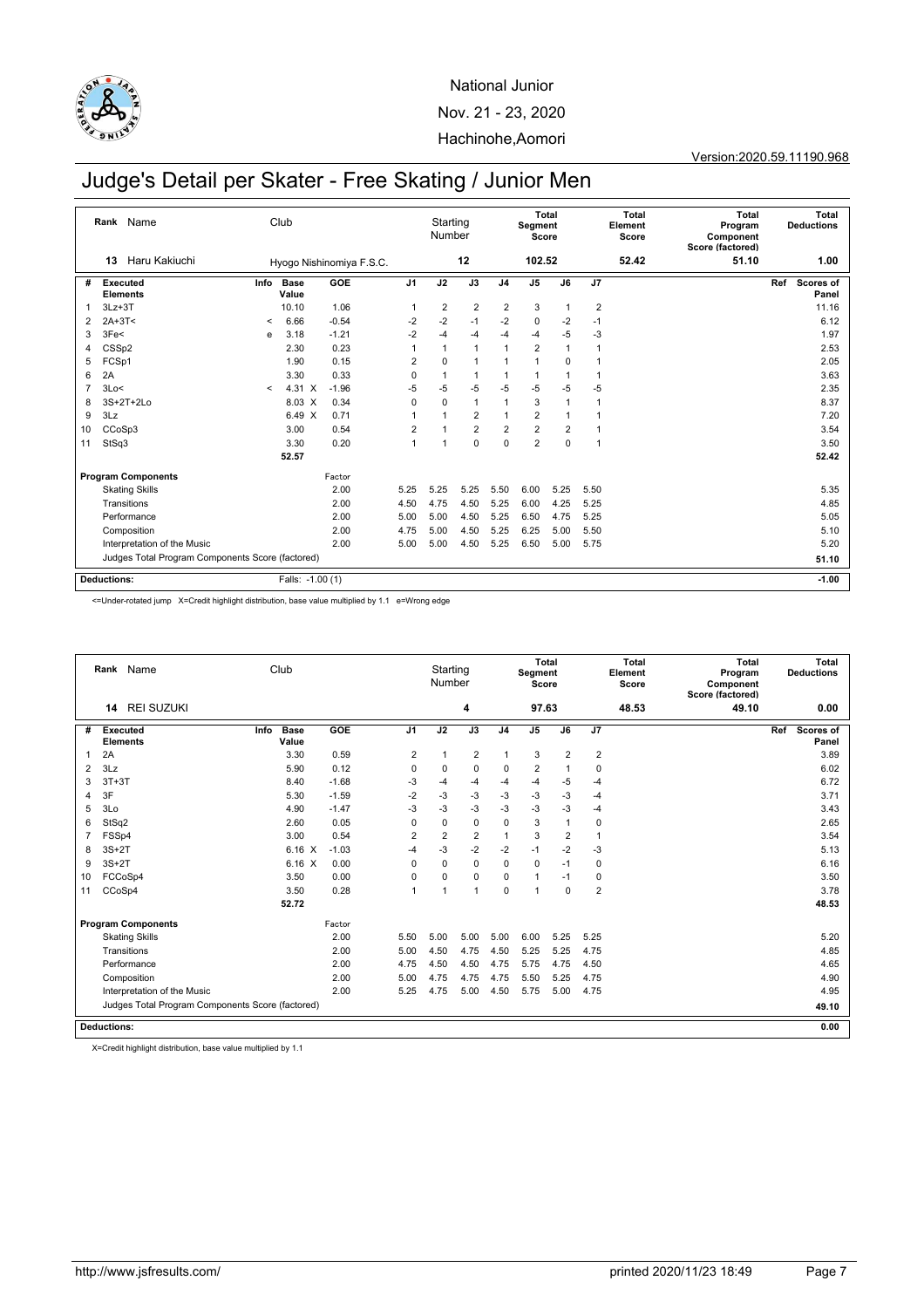

Version:2020.59.11190.968

# Judge's Detail per Skater - Free Skating / Junior Men

|    | Name<br>Rank                                     | Club                  |                             |                 | Starting<br>Number |                |                | Segment<br>Score        | Total          |                | <b>Total</b><br>Element<br>Score | <b>Total</b><br>Program<br>Component<br>Score (factored) |     | Total<br><b>Deductions</b> |
|----|--------------------------------------------------|-----------------------|-----------------------------|-----------------|--------------------|----------------|----------------|-------------------------|----------------|----------------|----------------------------------|----------------------------------------------------------|-----|----------------------------|
|    | <b>RIO NAKATA</b><br>15                          |                       | <b>SEIBU HIGASHIFUSHIMI</b> |                 |                    | 5              |                | 96.14                   |                |                | 45.54                            | 50.60                                                    |     | 0.00                       |
| #  | Executed<br><b>Elements</b>                      | Info<br>Base<br>Value | GOE                         | $\overline{J1}$ | J2                 | J3             | J <sub>4</sub> | J5                      | J6             | J7             |                                  |                                                          | Ref | Scores of<br>Panel         |
| 1  | 3Lo                                              | 4.90                  | 0.49                        | 1               | 1                  | $\mathbf{1}$   | $\mathbf{1}$   | $\overline{\mathbf{c}}$ | 1              | $\mathbf 0$    |                                  |                                                          |     | 5.39                       |
| 2  | 3T+2A+SEQ                                        | 6.00                  | 0.59                        |                 |                    | $\overline{1}$ | $\overline{2}$ | 3                       | $\overline{2}$ |                |                                  |                                                          |     | 6.59                       |
| 3  | CSSp4                                            | 3.00                  | 0.18                        |                 | 0                  | $-1$           | 1              | $\overline{2}$          | 0              | $\overline{1}$ |                                  |                                                          |     | 3.18                       |
| 4  | $3S+2T$                                          | 5.60                  | 0.34                        | $\Omega$        |                    | $\mathbf 0$    | 1              | 1                       |                | $\overline{2}$ |                                  |                                                          |     | 5.94                       |
| 5  | FCSp3                                            | 2.80                  | 0.11                        | 0               |                    | $\mathbf 0$    | 0              | 1                       | 0              |                |                                  |                                                          |     | 2.91                       |
| 6  | 2Lz                                              | 2.10                  | 0.17                        | 0               | 0                  | $\mathbf 0$    | 1              | 3                       | $\overline{2}$ | -1             |                                  |                                                          |     | 2.27                       |
| 7  | 3S+1Eu+2S                                        | 6.10                  | 0.09                        | $\Omega$        | 0                  | $\mathbf 0$    | $\mathbf 0$    | 1                       |                | 0              |                                  |                                                          |     | 6.19                       |
| 8  | 3T                                               | 4.62 $\times$         | 0.00                        | 0               | 0                  | $\mathbf 0$    | 0              | 1                       | 0              | 0              |                                  |                                                          |     | 4.62                       |
| 9  | 2F                                               | $1.98 \times$         | 0.25                        | 1               | 1                  | $\mathbf 0$    | $\overline{2}$ | $\overline{2}$          | $\overline{2}$ | 1              |                                  |                                                          |     | 2.23                       |
| 10 | CCoSp3                                           | 3.00                  | 0.36                        | $\Omega$        |                    | $\mathbf{1}$   | 1              | 1                       | $\overline{2}$ | $\overline{2}$ |                                  |                                                          |     | 3.36                       |
| 11 | StSq2                                            | 2.60                  | 0.26                        | $\mathbf 0$     | 1                  | $\mathbf{1}$   | 1              | $\overline{c}$          | 4              | 1              |                                  |                                                          |     | 2.86                       |
|    |                                                  | 42.70                 |                             |                 |                    |                |                |                         |                |                |                                  |                                                          |     | 45.54                      |
|    | <b>Program Components</b>                        |                       | Factor                      |                 |                    |                |                |                         |                |                |                                  |                                                          |     |                            |
|    | <b>Skating Skills</b>                            |                       | 2.00                        | 4.75            | 5.00               | 4.50           | 5.00           | 5.75                    | 5.50           | 5.50           |                                  |                                                          |     | 5.15                       |
|    | Transitions                                      |                       | 2.00                        | 4.50            | 4.75               | 4.25           | 4.75           | 5.25                    | 4.75           | 5.25           |                                  |                                                          |     | 4.80                       |
|    | Performance                                      |                       | 2.00                        | 4.50            | 5.00               | 5.00           | 5.00           | 6.25                    | 5.00           | 5.75           |                                  |                                                          |     | 5.15                       |
|    | Composition                                      |                       | 2.00                        | 4.75            | 5.00               | 4.75           | 5.00           | 6.25                    | 5.50           | 5.00           |                                  |                                                          |     | 5.05                       |
|    | Interpretation of the Music                      |                       | 2.00                        | 4.75            | 5.00               | 5.25           | 4.75           | 6.25                    | 5.25           | 5.50           |                                  |                                                          |     | 5.15                       |
|    | Judges Total Program Components Score (factored) |                       |                             |                 |                    |                |                |                         |                |                |                                  |                                                          |     | 50.60                      |
|    | <b>Deductions:</b>                               |                       |                             |                 |                    |                |                |                         |                |                |                                  |                                                          |     | 0.00                       |

X=Credit highlight distribution, base value multiplied by 1.1

|                | Rank Name                                        |      | Club            |                           |                | Starting<br>Number |                |                | Segment<br>Score | Total          |                | Total<br>Element<br>Score | <b>Total</b><br>Program<br>Component<br>Score (factored) | Total<br><b>Deductions</b> |
|----------------|--------------------------------------------------|------|-----------------|---------------------------|----------------|--------------------|----------------|----------------|------------------|----------------|----------------|---------------------------|----------------------------------------------------------|----------------------------|
|                | Seigo Tauchi<br>16                               |      |                 | Meito Figure Skating Club |                |                    | $\overline{7}$ |                | 95.29            |                |                | 46.39                     | 48.90                                                    | 0.00                       |
| #              | <b>Executed</b><br><b>Elements</b>               | Info | Base<br>Value   | GOE                       | J <sub>1</sub> | J2                 | J3             | J <sub>4</sub> | J <sub>5</sub>   | J6             | J7             |                           |                                                          | Scores of<br>Ref<br>Panel  |
| 1              | 3Lz                                              |      | 5.90            | 0.12                      | $\mathbf 0$    | $\mathbf 0$        | $\mathbf 0$    | $\mathbf 0$    | $\mathbf{1}$     | -1             | 0              |                           |                                                          | 6.02                       |
| 2              | $3F!+2T$                                         |      | 6.60            | $-0.42$                   | $-1$           | $-1$               | $-1$           | $-1$           | 0                | 0              | $-1$           |                           |                                                          | 6.18                       |
| 3              | 2A+1Eu+2S                                        |      | 5.10            | 0.00                      | $\Omega$       | $\mathbf 0$        | $\mathbf 0$    | 0              | $\mathbf{1}$     | $\mathbf 0$    | 0              |                           |                                                          | 5.10                       |
| 4              | 3S                                               |      | 4.30            | 0.00                      | $\Omega$       | $\Omega$           | $\mathbf 0$    | 0              | $\mathbf 0$      |                | 0              |                           |                                                          | 4.30                       |
| 5              | CCoSp3                                           |      | 3.00            | 0.42                      | $\Omega$       | $\overline{2}$     | $\mathbf{1}$   | 1              | $\overline{2}$   |                | $\overline{2}$ |                           |                                                          | 3.42                       |
| 6              | 3T                                               |      | $4.62 \times$   | 0.08                      | $\Omega$       | $\Omega$           | $\mathbf 0$    | $\mathbf 0$    | $\overline{c}$   |                | 0              |                           |                                                          | 4.70                       |
| $\overline{7}$ | 2F!                                              |      | $1.98 \times$   | $-0.18$                   | $-1$           | $-1$               | $-1$           | $-1$           | $-1$             | $-1$           | $-1$           |                           |                                                          | 1.80                       |
| 8              | $3T+2T$                                          |      | $6.05\text{ X}$ | 0.08                      | $\Omega$       | $\mathbf 0$        | $\mathbf 0$    | 0              | 3                | $\overline{1}$ | 0              |                           |                                                          | 6.13                       |
| 9              | FSSp3                                            |      | 2.60            | 0.47                      | 1              | $\overline{2}$     | $\overline{2}$ | 1              | $\overline{2}$   | $\overline{2}$ | $\overline{2}$ |                           |                                                          | 3.07                       |
| 10             | StSq2                                            |      | 2.60            | 0.21                      | 0              | 1                  | $\overline{2}$ | 1              | 1                | $\mathbf 0$    | $\overline{1}$ |                           |                                                          | 2.81                       |
| 11             | CCSp3                                            |      | 2.80            | 0.06                      | $\mathbf 0$    | 1                  | $\mathbf 0$    | 0              | $\mathbf 0$      | $-2$           |                |                           |                                                          | 2.86                       |
|                |                                                  |      | 45.55           |                           |                |                    |                |                |                  |                |                |                           |                                                          | 46.39                      |
|                | <b>Program Components</b>                        |      |                 | Factor                    |                |                    |                |                |                  |                |                |                           |                                                          |                            |
|                | <b>Skating Skills</b>                            |      |                 | 2.00                      | 4.75           | 4.75               | 4.75           | 5.00           | 5.75             | 4.75           | 5.00           |                           |                                                          | 4.85                       |
|                | Transitions                                      |      |                 | 2.00                      | 4.75           | 4.50               | 4.75           | 4.75           | 5.25             | 4.25           | 4.75           |                           |                                                          | 4.70                       |
|                | Performance                                      |      |                 | 2.00                      | 5.25           | 4.75               | 5.25           | 4.75           | 6.25             | 4.75           | 5.00           |                           |                                                          | 5.00                       |
|                | Composition                                      |      |                 | 2.00                      | 5.00           | 5.00               | 5.00           | 4.75           | 6.00             | 5.00           | 4.50           |                           |                                                          | 4.95                       |
|                | Interpretation of the Music                      |      |                 | 2.00                      | 5.00           | 4.75               | 5.25           | 4.75           | 6.00             | 4.75           | 5.00           |                           |                                                          | 4.95                       |
|                | Judges Total Program Components Score (factored) |      |                 |                           |                |                    |                |                |                  |                |                |                           |                                                          | 48.90                      |
|                | <b>Deductions:</b>                               |      |                 |                           |                |                    |                |                |                  |                |                |                           |                                                          | 0.00                       |

X=Credit highlight distribution, base value multiplied by 1.1 !=Not clear edge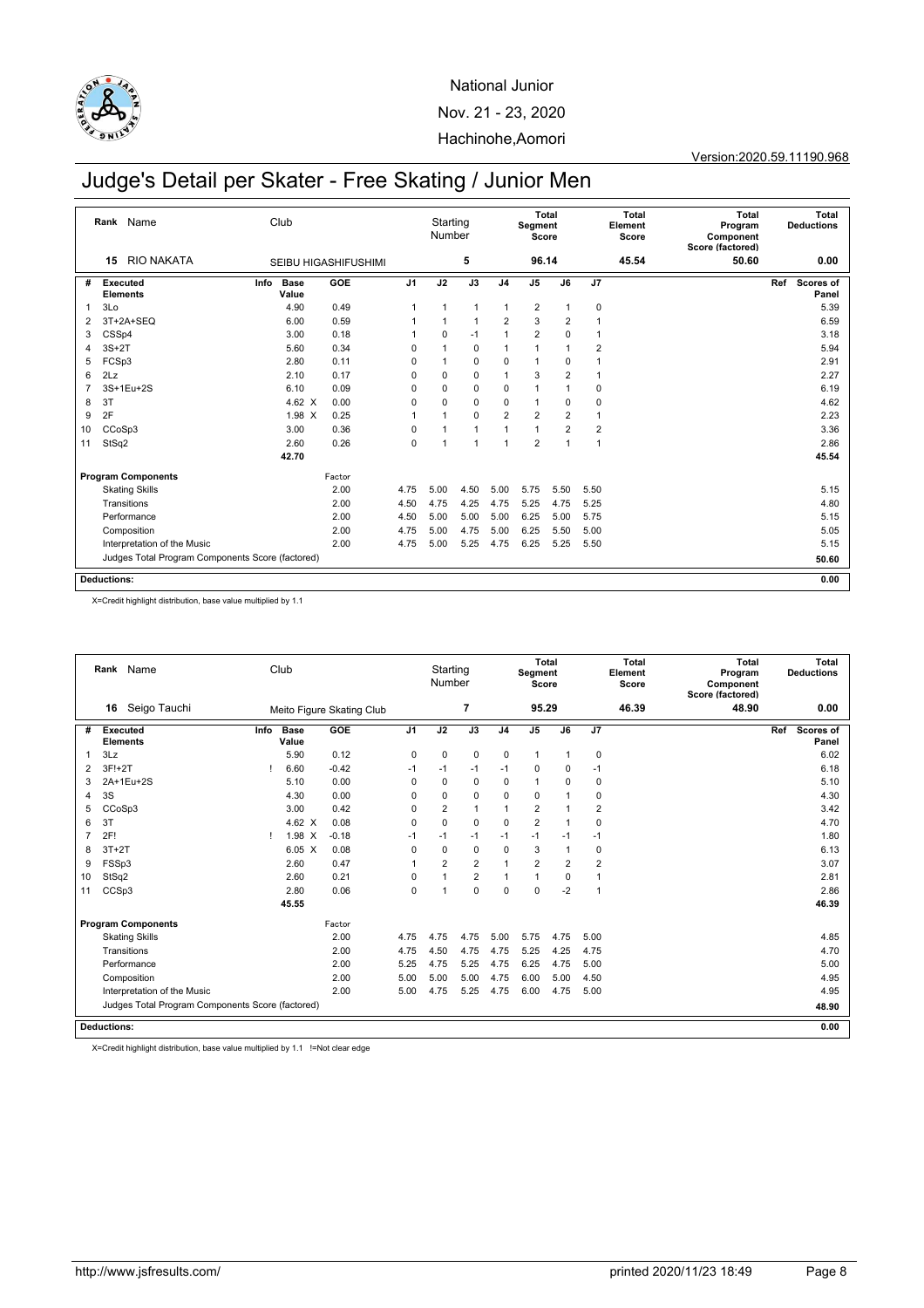

Version:2020.59.11190.968

# Judge's Detail per Skater - Free Skating / Junior Men

|                | Name<br>Rank                                     | Club                         |                             |                 | Starting<br>Number |                 |                | Segment<br>Score | Total          |             | <b>Total</b><br>Element<br>Score | <b>Total</b><br>Program<br>Component<br>Score (factored) |     | Total<br><b>Deductions</b> |
|----------------|--------------------------------------------------|------------------------------|-----------------------------|-----------------|--------------------|-----------------|----------------|------------------|----------------|-------------|----------------------------------|----------------------------------------------------------|-----|----------------------------|
|                | Sakura ODAGAKI<br>17                             |                              | <b>SEIBU HIGASHIFUSHIMI</b> |                 |                    | 10              |                | 94.36            |                |             | 43.86                            | 50.50                                                    |     | 0.00                       |
| #              | Executed<br><b>Elements</b>                      | <b>Base</b><br>Info<br>Value | GOE                         | $\overline{J1}$ | J2                 | $\overline{J3}$ | J <sub>4</sub> | J <sub>5</sub>   | J6             | J7          |                                  |                                                          | Ref | <b>Scores of</b><br>Panel  |
| 1              | 3S                                               | 4.30                         | 0.43                        | 0               | 1                  | $\mathbf{1}$    | $\mathbf{1}$   | 3                | $\overline{1}$ | -1          |                                  |                                                          |     | 4.73                       |
| 2              | $3Lz + 2T$                                       | 7.20                         | 0.00                        | 0               | 0                  | $\mathbf 0$     | 0              | $\mathbf 0$      | $\mathbf 0$    | $-1$        |                                  |                                                          |     | 7.20                       |
| 3              | 2A                                               | 3.30                         | 0.20                        | 0               | 0                  | $\mathbf{1}$    | 1              | $\mathbf{1}$     | 1              | 0           |                                  |                                                          |     | 3.50                       |
| 4              | CCoSp4                                           | 3.50                         | 0.21                        |                 |                    | $\mathbf{1}$    | 0              | $-1$             | 0              |             |                                  |                                                          |     | 3.71                       |
| 5              | $3T+2T$                                          | 5.50                         | 0.17                        | 0               | 0                  | $\mathbf 0$     | 0              | $\overline{2}$   |                |             |                                  |                                                          |     | 5.67                       |
| 6              | 3S+1Eu+2S                                        | 6.71 X                       | 0.09                        | $-1$            | 0                  | 0               | 1              | 2                | $-1$           |             |                                  |                                                          |     | 6.80                       |
| $\overline{7}$ | 3T                                               | 4.62 $\times$                | 0.08                        | 0               | $\Omega$           | $\mathbf 0$     | 0              | $\overline{2}$   | -1             | 0           |                                  |                                                          |     | 4.70                       |
| 8              | 1Lz                                              | 0.66 X                       | $-0.01$                     | $-1$            | 0                  | $\mathbf 0$     | 0              | 0                | $-1$           | $\mathbf 0$ |                                  |                                                          |     | 0.65                       |
| 9              | CSSp1V                                           | 1.43                         | 0.08                        | $-1$            |                    | $\mathbf{1}$    | 0              | $\mathbf 0$      | -1             |             |                                  |                                                          |     | 1.51                       |
| 10             | StSq2                                            | 2.60                         | 0.21                        | $\overline{2}$  | 1                  | $\mathbf{1}$    | $\Omega$       | $\mathbf{1}$     | $-2$           |             |                                  |                                                          |     | 2.81                       |
| 11             | FCSp3                                            | 2.80                         | $-0.22$                     | $-1$            | $-1$               | $-2$            | 0              | $-1$             | $-1$           | -1          |                                  |                                                          |     | 2.58                       |
|                |                                                  | 42.62                        |                             |                 |                    |                 |                |                  |                |             |                                  |                                                          |     | 43.86                      |
|                | <b>Program Components</b>                        |                              | Factor                      |                 |                    |                 |                |                  |                |             |                                  |                                                          |     |                            |
|                | <b>Skating Skills</b>                            |                              | 2.00                        | 5.75            | 5.00               | 5.25            | 5.00           | 6.00             | 5.25           | 5.50        |                                  |                                                          |     | 5.35                       |
|                | Transitions                                      |                              | 2.00                        | 5.25            | 4.50               | 4.50            | 4.50           | 5.25             | 4.50           | 5.50        |                                  |                                                          |     | 4.80                       |
|                | Performance                                      |                              | 2.00                        | 5.25            | 4.75               | 5.00            | 4.75           | 6.00             | 4.75           | 5.25        |                                  |                                                          |     | 5.00                       |
|                | Composition                                      |                              | 2.00                        | 5.50            | 4.75               | 4.75            | 4.75           | 6.25             | 5.00           | 5.25        |                                  |                                                          |     | 5.05                       |
|                | Interpretation of the Music                      |                              | 2.00                        | 5.50            | 4.50               | 4.75            | 4.75           | 6.25             | 4.50           | 5.75        |                                  |                                                          |     | 5.05                       |
|                | Judges Total Program Components Score (factored) |                              |                             |                 |                    |                 |                |                  |                |             |                                  |                                                          |     | 50.50                      |
|                | <b>Deductions:</b>                               |                              |                             |                 |                    |                 |                |                  |                |             |                                  |                                                          |     | 0.00                       |

X=Credit highlight distribution, base value multiplied by 1.1

|                | Rank                               | Name                                             |      | Club                 |                       |                      | Starting<br>Number |                |                | Segment<br>Score | <b>Total</b> |                | <b>Total</b><br>Element<br>Score | <b>Total</b><br>Program<br>Component<br>Score (factored) |     | Total<br><b>Deductions</b> |
|----------------|------------------------------------|--------------------------------------------------|------|----------------------|-----------------------|----------------------|--------------------|----------------|----------------|------------------|--------------|----------------|----------------------------------|----------------------------------------------------------|-----|----------------------------|
|                | 18                                 | Ibuki OONAKA                                     |      |                      | ShumeieikouHighSchool |                      |                    | 3              |                | 90.62            |              |                | 39.42                            | 51.20                                                    |     | 0.00                       |
| #              | <b>Executed</b><br><b>Elements</b> |                                                  | Info | <b>Base</b><br>Value | GOE                   | J <sub>1</sub>       | J2                 | J3             | J <sub>4</sub> | J <sub>5</sub>   | J6           | J7             |                                  |                                                          | Ref | <b>Scores of</b><br>Panel  |
| 1              | 3Lz                                |                                                  |      | 5.90                 | 0.71                  | $\overline{2}$       | 1                  | $\mathbf{1}$   | 1              | 3                | 1            |                |                                  |                                                          |     | 6.61                       |
| 2              | 3S                                 |                                                  |      | 4.30                 | 0.43                  | 1                    | 1                  | $\overline{1}$ | 1              | $\overline{2}$   |              |                |                                  |                                                          |     | 4.73                       |
| 3              | 3F                                 |                                                  |      | 5.30                 | $-2.12$               | $-4$                 | $-4$               | $-4$           | -4             | $-4$             | $-4$         | $-4$           |                                  |                                                          |     | 3.18                       |
| 4              |                                    | FCCoSp2V                                         |      | 1.88                 | 0.27                  | $\mathbf{1}$         | $\mathbf{1}$       | $\overline{2}$ | 0              | 3                | 1            | $\overline{c}$ |                                  |                                                          |     | 2.15                       |
| 5              | 2T                                 |                                                  |      | 1.30                 | 0.00                  |                      | $\Omega$           | $\mathbf 0$    | 0              | $\mathbf 0$      | $-1$         | $\mathbf 0$    |                                  |                                                          |     | 1.30                       |
| 6              |                                    | 2A+1Eu+2F                                        |      | 6.16 X               | 0.33                  |                      | $\mathbf 0$        | $\mathbf{1}$   | 1              | 1                |              | $\overline{2}$ |                                  |                                                          |     | 6.49                       |
| $\overline{7}$ | 3T                                 |                                                  |      | $4.62 \times$        | $-1.76$               | $-4$                 | $-4$               | $-4$           | $-5$           | $-4$             | $-5$         | $-4$           |                                  |                                                          |     | 2.86                       |
| 8              | FSSp2                              |                                                  |      | 2.30                 | 0.23                  | 1                    | 1                  | $\mathbf{1}$   | 1              | $\mathbf{1}$     | 1            | $\overline{2}$ |                                  |                                                          |     | 2.53                       |
| 9              | StSq2                              |                                                  |      | 2.60                 | 0.16                  | 0                    | $\Omega$           | $\mathbf 0$    | 0              | 3                |              | $\overline{2}$ |                                  |                                                          |     | 2.76                       |
| 10             | 2A                                 |                                                  |      | $3.63 \times$        | 0.33                  | $\blacktriangleleft$ | $\overline{1}$     | $\mathbf{1}$   | 0              | 3                |              | $\mathbf{1}$   |                                  |                                                          |     | 3.96                       |
| 11             | CCoSp2                             |                                                  |      | 2.50                 | 0.35                  | $\overline{2}$       | 1                  | $\mathbf{1}$   | 0              | $\overline{2}$   | 1            | $\overline{2}$ |                                  |                                                          |     | 2.85                       |
|                |                                    |                                                  |      | 40.49                |                       |                      |                    |                |                |                  |              |                |                                  |                                                          |     | 39.42                      |
|                |                                    | <b>Program Components</b>                        |      |                      | Factor                |                      |                    |                |                |                  |              |                |                                  |                                                          |     |                            |
|                |                                    | <b>Skating Skills</b>                            |      |                      | 2.00                  | 5.25                 | 5.00               | 5.25           | 5.25           | 6.25             | 5.75         | 5.50           |                                  |                                                          |     | 5.40                       |
|                |                                    | Transitions                                      |      |                      | 2.00                  | 4.75                 | 4.50               | 4.00           | 4.50           | 5.50             | 5.00         | 5.50           |                                  |                                                          |     | 4.85                       |
|                |                                    | Performance                                      |      |                      | 2.00                  | 5.00                 | 4.75               | 4.75           | 4.75           | 6.00             | 5.75         | 5.75           |                                  |                                                          |     | 5.20                       |
|                |                                    | Composition                                      |      |                      | 2.00                  | 4.50                 | 4.75               | 4.50           | 4.75           | 5.75             | 5.50         | 5.25           |                                  |                                                          |     | 4.95                       |
|                |                                    | Interpretation of the Music                      |      |                      | 2.00                  | 5.00                 | 5.00               | 4.25           | 4.75           | 6.00             | 5.75         | 5.50           |                                  |                                                          |     | 5.20                       |
|                |                                    | Judges Total Program Components Score (factored) |      |                      |                       |                      |                    |                |                |                  |              |                |                                  |                                                          |     | 51.20                      |
|                | <b>Deductions:</b>                 |                                                  |      |                      |                       |                      |                    |                |                |                  |              |                |                                  |                                                          |     | 0.00                       |

X=Credit highlight distribution, base value multiplied by 1.1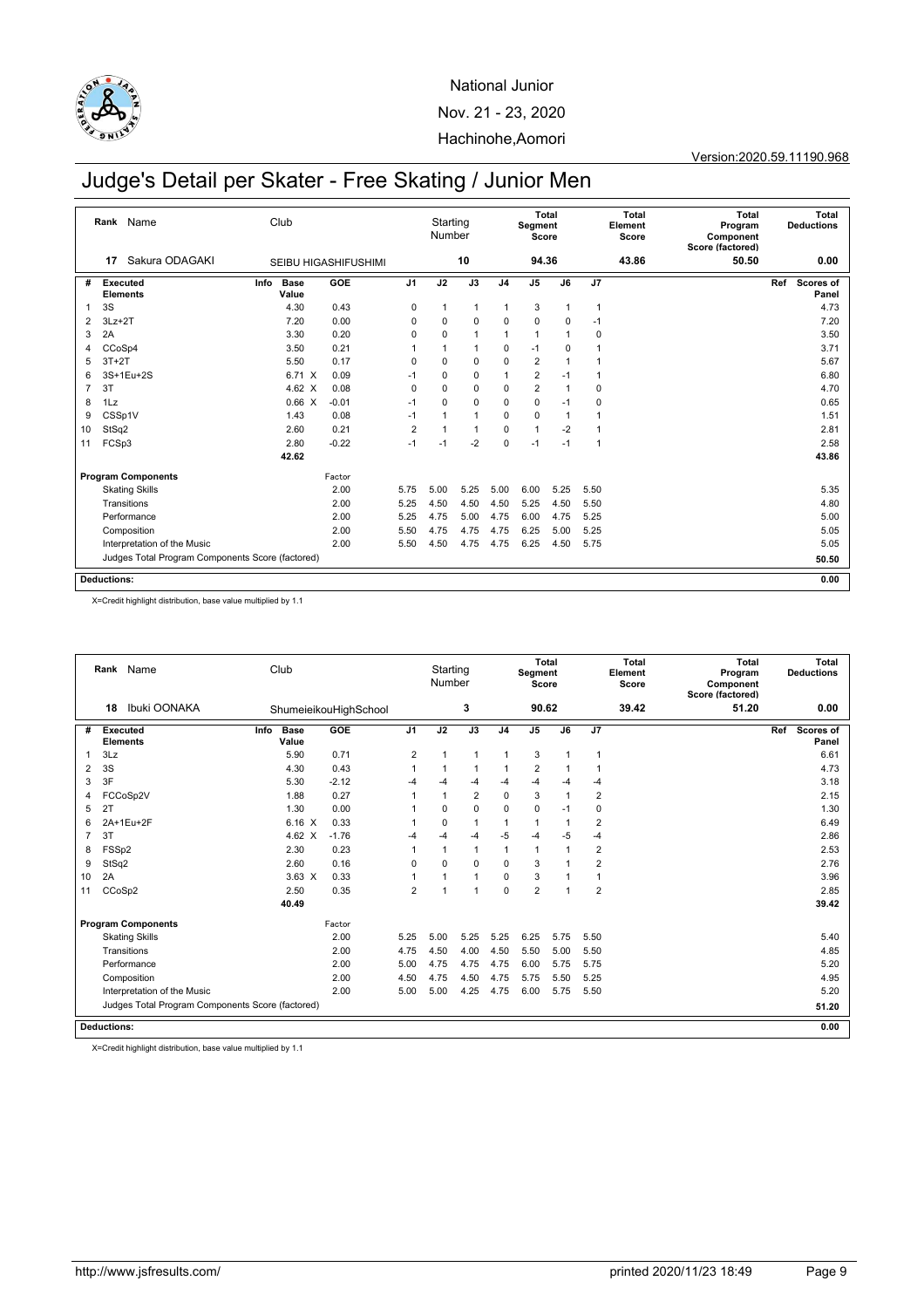

Version:2020.59.11190.968

## Judge's Detail per Skater - Free Skating / Junior Men

**19** Hikari Sato **Rank** Name Starting<br>Number **Total Segment Score Total Element Score Total Program Component Score (factored) Total Deductions** Hyogo Nishinomiya F.S.C. **1 83.92 38.22 45.70 0.00 Executed Elements # Scores of Panel Info GOE J1 J2 J3 J4 J5 J6 J7 Ref Program Components**<br>
Skating Skills<br>
2.00 Judges Total Program Components Score (factored) **Deductions:** Club **0.00** Info Base **Value** 1 3Lz!<+2T ! 6.02 -1.42 -3 -4 -1 -3 -3 -3 -3 4.60 2 2A+1Eu+3S< < 7.24 -0.83 -3 -3 -2 -2 -2 -3 -2 6.41 3 FSSp4 3.00 0.42 2 1 1 1 2 2 1 3.42 4 3F+2T 6.60 0.00 -1 0 0 0 0 0 0 6.60 5 2Lo 1.70 0.03 0 0 0 1 0 1 0 1.73 6 CCSp4 3.20 0.26 1 1 0 1 0 1 1 3.46 7 1A 1.21 X 0.00 0 0 0 0 0 0 0 1.21 8 1Lz! ! 0.66 X -0.19 -2 -4 -3 -2 -4 -3 -4 0.47 9 StSq2 2.60 0.05 -1 0 0 0 1 0 1 2.65 10 3F< < 4.66 X -1.19 -2 -3 -3 -3 -2 -3 -3 3.47 11 CCoSp4 3.50 0.70 2 2 2 1 2 2 2 4.20 **40.39 38.22** Skating Skills 2.00 4.50 4.50 4.25 4.75 5.50 5.00 4.75 4.70 Transitions 2.00 4.50 4.25 4.00 4.50 5.50 4.50 4.50 4.45 Performance 2.00 4.25 4.50 4.25 4.50 5.75 5.00 4.50 4.55 Composition 2.00 4.00 4.50 4.25 4.50 5.50 5.00 4.50 4.55 Interpretation of the Music 2.00 4.25 4.75 4.00 4.50 5.50 4.75 4.75 4.60 **45.70**

<=Under-rotated jump X=Credit highlight distribution, base value multiplied by 1.1 !=Not clear edge

|    | Rank Name                          |                                                  |      | Club                 |                             |                | Starting<br>Number |                         |                | Segment<br>Score | Total          |                | <b>Total</b><br>Element<br>Score | <b>Total</b><br>Program<br>Component<br>Score (factored) |     | <b>Total</b><br><b>Deductions</b> |
|----|------------------------------------|--------------------------------------------------|------|----------------------|-----------------------------|----------------|--------------------|-------------------------|----------------|------------------|----------------|----------------|----------------------------------|----------------------------------------------------------|-----|-----------------------------------|
|    | 20                                 | <b>Tomoki KIMURA</b>                             |      |                      | <b>SEIBU HIGASHIFUSHIMI</b> |                |                    | $\overline{\mathbf{2}}$ |                | 83.69            |                |                | 35.69                            | 49.00                                                    |     | 1.00                              |
| #  | <b>Executed</b><br><b>Elements</b> |                                                  | Info | <b>Base</b><br>Value | GOE                         | J <sub>1</sub> | J2                 | J3                      | J <sub>4</sub> | J <sub>5</sub>   | J6             | J7             |                                  |                                                          | Ref | <b>Scores of</b><br>Panel         |
|    | 2A                                 |                                                  |      | 3.30                 | 0.33                        | 1              | $\mathbf{1}$       | $\overline{1}$          | $\mathbf{1}$   | $\overline{2}$   | $\overline{1}$ | $\overline{1}$ |                                  |                                                          |     | 3.63                              |
| 2  | 3T                                 |                                                  |      | 4.20                 | $-2.10$                     | $-5$           | $-5$               | $-5$                    | $-5$           | $-5$             | $-5$           | $-5$           |                                  |                                                          |     | 2.10                              |
| 3  | 2S                                 |                                                  |      | 1.30                 | $-0.57$                     | $-5$           | $-5$               | $-4$                    | $-4$           | $-4$             | $-5$           | $-4$           |                                  |                                                          |     | 0.73                              |
| 4  | FCS <sub>p2</sub>                  |                                                  |      | 2.30                 | 0.14                        | 1              | 1                  | 0                       | 1              | $\mathsf 0$      | $\overline{1}$ | 0              |                                  |                                                          |     | 2.44                              |
| 5  | StSq2                              |                                                  |      | 2.60                 | 0.10                        | $\Omega$       | $\Omega$           | $\mathbf 0$             | 1              | $\overline{2}$   | $\mathbf 0$    |                |                                  |                                                          |     | 2.70                              |
| 6  | 2A                                 |                                                  |      | 3.30                 | 0.33                        | -1             | $\mathbf{1}$       | $\mathbf 0$             | -1             | 2                | 1              | $\overline{1}$ |                                  |                                                          |     | 3.63                              |
|    | $3Tq+2T<<$                         |                                                  | <<   | $5.06 \text{ X}$     | $-2.10$                     | $-5$           | $-5$               | $-5$                    | $-5$           | $-5$             | $-5$           | $-5$           |                                  |                                                          |     | 2.96                              |
| 8  | $3S+2T$                            |                                                  |      | $6.16 \text{ X}$     | 0.00                        | $\Omega$       | $\Omega$           | $\mathbf 0$             | 0              | $\mathbf 0$      |                | $\mathbf 0$    |                                  |                                                          |     | 6.16                              |
| 9  | 2F+1Eu+2F                          |                                                  |      | 4.51 X               | 0.00                        | 0              | $\mathbf 0$        | $\mathbf 0$             | 0              | $\mathbf 0$      |                | $\mathbf 0$    |                                  |                                                          |     | 4.51                              |
| 10 | CSSp3                              |                                                  |      | 2.60                 | 0.10                        | 1              | $\overline{1}$     | $\mathbf 0$             | 0              | 1                | $\mathbf 0$    | 0              |                                  |                                                          |     | 2.70                              |
| 11 | CCoSp4                             |                                                  |      | 3.50                 | 0.63                        | $\overline{2}$ | $\overline{2}$     | $\overline{2}$          | $\overline{2}$ | 1                | 1              | $\overline{2}$ |                                  |                                                          |     | 4.13                              |
|    |                                    |                                                  |      | 38.83                |                             |                |                    |                         |                |                  |                |                |                                  |                                                          |     | 35.69                             |
|    |                                    | <b>Program Components</b>                        |      |                      | Factor                      |                |                    |                         |                |                  |                |                |                                  |                                                          |     |                                   |
|    |                                    | <b>Skating Skills</b>                            |      |                      | 2.00                        | 4.75           | 4.75               | 4.00                    | 4.75           | 5.75             | 5.25           | 4.50           |                                  |                                                          |     | 4.80                              |
|    | Transitions                        |                                                  |      |                      | 2.00                        | 4.50           | 4.50               | 3.75                    | 4.75           | 5.25             | 5.00           | 4.50           |                                  |                                                          |     | 4.65                              |
|    | Performance                        |                                                  |      |                      | 2.00                        | 5.00           | 4.75               | 4.25                    | 5.00           | 5.50             | 5.25           | 4.75           |                                  |                                                          |     | 4.95                              |
|    | Composition                        |                                                  |      |                      | 2.00                        | 4.75           | 4.75               | 4.00                    | 5.25           | 5.75             | 5.50           | 4.75           |                                  |                                                          |     | 5.00                              |
|    |                                    | Interpretation of the Music                      |      |                      | 2.00                        | 5.00           | 4.75               | 4.25                    | 5.25           | 5.50             | 5.75           | 5.00           |                                  |                                                          |     | 5.10                              |
|    |                                    | Judges Total Program Components Score (factored) |      |                      |                             |                |                    |                         |                |                  |                |                |                                  |                                                          |     | 49.00                             |
|    | <b>Deductions:</b>                 |                                                  |      | Falls: -1.00 (1)     |                             |                |                    |                         |                |                  |                |                |                                  |                                                          |     | $-1.00$                           |

<<=Downgraded jump X=Credit highlight distribution, base value multiplied by 1.1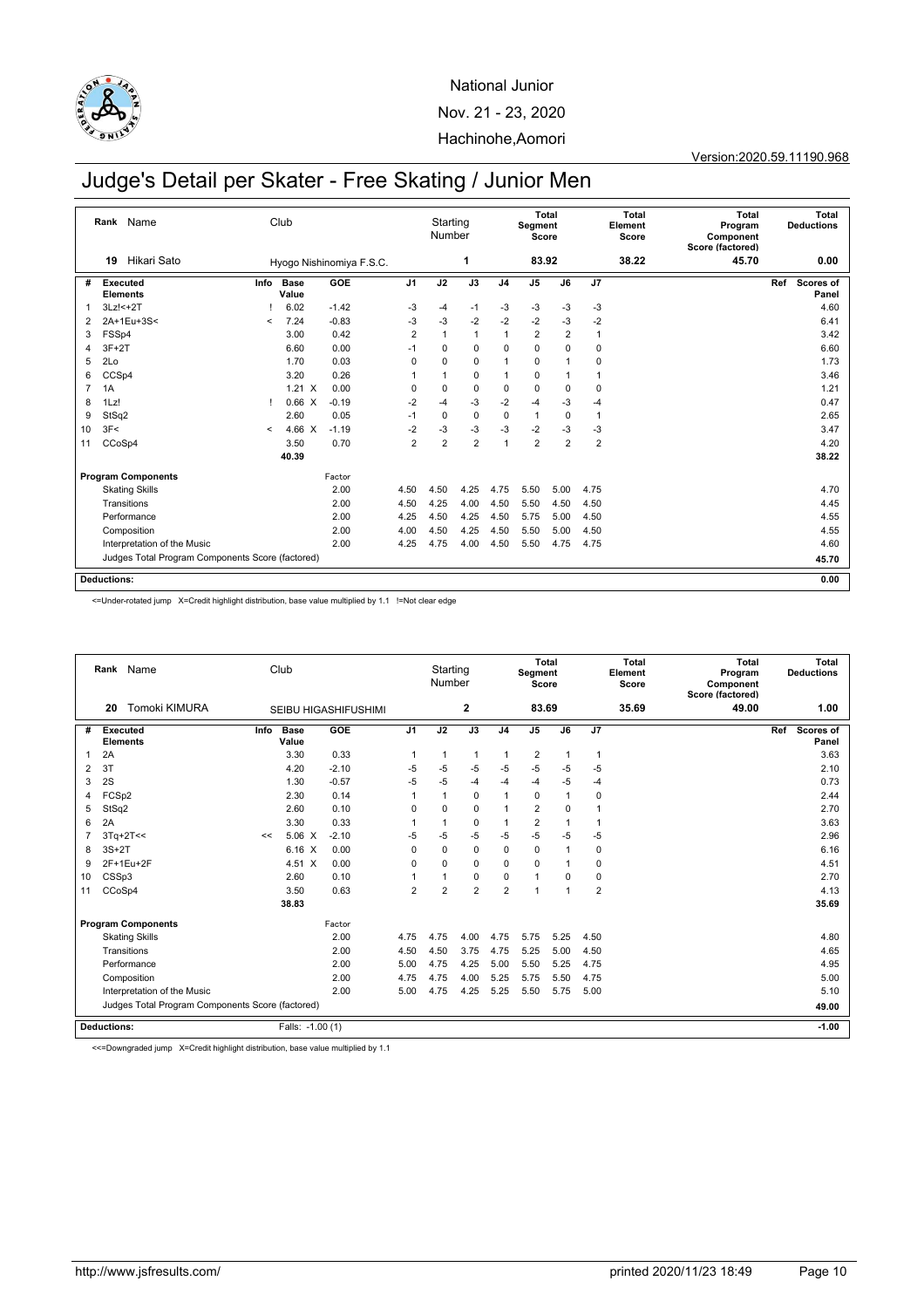

#### Version:2020.59.11190.968

## Judge's Detail per Skater - Free Skating / Junior Men

|    |                    | Rank Name                                        |         | Club                  |         |                | Starting<br>Number |                |                | Segment<br>Score | Total       |                | <b>Total</b><br>Element<br>Score | <b>Total</b><br>Program<br>Component<br>Score (factored) |     | <b>Total</b><br><b>Deductions</b> |
|----|--------------------|--------------------------------------------------|---------|-----------------------|---------|----------------|--------------------|----------------|----------------|------------------|-------------|----------------|----------------------------------|----------------------------------------------------------|-----|-----------------------------------|
|    | 21                 | Kairi KATO                                       |         |                       |         |                |                    | 8              |                | 82.68            |             |                | 36.08                            | 49.60                                                    |     | 3.00                              |
| #  |                    | <b>Executed</b><br><b>Elements</b>               | Info    | <b>Base</b><br>Value  | GOE     | J <sub>1</sub> | J2                 | J3             | J <sub>4</sub> | J <sub>5</sub>   | J6          | J <sub>7</sub> |                                  |                                                          | Ref | Scores of<br>Panel                |
|    | 3Lz<               |                                                  | $\prec$ | 4.72                  | $-2.27$ | $-5$           | $-5$               | $-5$           | $-5$           | -4               | $-5$        | $-4$           |                                  |                                                          |     | 2.45                              |
| 2  | 3S                 |                                                  |         | 4.30                  | $-0.34$ | $-1$           | $-1$               | $-1$           | $-2$           | $\mathbf 0$      | $\mathbf 0$ | $-1$           |                                  |                                                          |     | 3.96                              |
| 3  |                    | 2A+1Eu+2S                                        |         | 5.10                  | 0.00    | $\mathbf 0$    | $\mathbf 0$        | $\mathbf 0$    | $\mathbf 0$    | 0                | 0           | 0              |                                  |                                                          |     | 5.10                              |
| 4  | FCSp2              |                                                  |         | 2.30                  | $-0.28$ | $-1$           | $-1$               | $-1$           | 0              | $-1$             | $-2$        | $-2$           |                                  |                                                          |     | 2.02                              |
| 5  |                    | 3Lz<+REP                                         | $\prec$ | 3.30                  | $-2.36$ | $-5$           | $-5$               | $-5$           | $-5$           | $-5$             | -5          | $-5$           |                                  |                                                          |     | 0.94                              |
| 6  | $3T+2T$            |                                                  |         | $6.05\text{ X}$       | 0.08    |                | $\mathbf 0$        | $\mathbf 0$    | 0              | 0                |             | 0              |                                  |                                                          |     | 6.13                              |
| 7  | 2A                 |                                                  |         | $3.63 \times$         | 0.13    |                | $\mathbf 0$        | $\overline{1}$ | $\mathbf 0$    | $\mathbf 0$      | 0           | 1              |                                  |                                                          |     | 3.76                              |
| 8  | StSq2              |                                                  |         | 2.60                  | $-1.14$ | -4             | $-4$               | $-5$           | $-5$           | -5               | -4          | $-4$           |                                  |                                                          |     | 1.46                              |
| 9  | $3T+2T$            |                                                  |         | $6.05\text{ X}$       | 0.00    | $\Omega$       | $\mathbf 0$        | $\mathbf 0$    | $\mathbf 0$    | $\mathbf 0$      | $\mathbf 0$ | $\mathbf 0$    |                                  |                                                          |     | 6.05                              |
| 10 | CSS <sub>p2</sub>  |                                                  |         | 2.30                  | $-0.05$ | $\mathbf 0$    | $-1$               | $-1$           | $\Omega$       | $\mathbf 0$      | $\Omega$    | 1              |                                  |                                                          |     | 2.25                              |
| 11 |                    | CCoSp2V                                          |         | 1.88                  | 0.08    | -1             | $\mathbf 0$        | $\mathbf 0$    | $\mathbf 0$    | 1                | $-1$        | $\overline{2}$ |                                  |                                                          |     | 1.96                              |
|    |                    |                                                  |         | 42.23                 |         |                |                    |                |                |                  |             |                |                                  |                                                          |     | 36.08                             |
|    |                    | <b>Program Components</b>                        |         |                       | Factor  |                |                    |                |                |                  |             |                |                                  |                                                          |     |                                   |
|    |                    | <b>Skating Skills</b>                            |         |                       | 2.00    | 5.50           | 5.25               | 5.00           | 5.00           | 6.25             | 4.75        | 5.50           |                                  |                                                          |     | 5.25                              |
|    |                    | Transitions                                      |         |                       | 2.00    | 5.00           | 4.75               | 4.75           | 4.50           | 5.75             | 4.50        | 5.50           |                                  |                                                          |     | 4.90                              |
|    |                    | Performance                                      |         |                       | 2.00    | 5.25           | 4.50               | 4.50           | 4.25           | 5.75             | 4.75        | 5.25           |                                  |                                                          |     | 4.85                              |
|    |                    | Composition                                      |         |                       | 2.00    | 5.25           | 4.75               | 5.00           | 4.50           | 5.75             | 5.00        | 5.00           |                                  |                                                          |     | 5.00                              |
|    |                    | Interpretation of the Music                      |         |                       | 2.00    | 5.00           | 4.50               | 4.75           | 4.50           | 5.50             | 4.50        | 5.25           |                                  |                                                          |     | 4.80                              |
|    |                    | Judges Total Program Components Score (factored) |         |                       |         |                |                    |                |                |                  |             |                |                                  |                                                          |     | 49.60                             |
|    | <b>Deductions:</b> |                                                  |         | Time violation: -1.00 |         |                |                    |                |                | Falls: -2.00 (2) |             |                |                                  |                                                          |     | $-3.00$                           |

<=Under-rotated jump X=Credit highlight distribution, base value multiplied by 1.1

|                | Rank Name                                        |         | Club                  |                         |                | Starting<br>Number |                |                | Segment<br>Score | Total          |                | Total<br>Element<br>Score | <b>Total</b><br>Program<br>Component<br>Score (factored) | Total<br><b>Deductions</b>       |
|----------------|--------------------------------------------------|---------|-----------------------|-------------------------|----------------|--------------------|----------------|----------------|------------------|----------------|----------------|---------------------------|----------------------------------------------------------|----------------------------------|
|                | Haruya SASAKI<br>22                              |         |                       | Kansai univ Kaisers Fsc |                |                    | 6              |                | 81.75            |                |                | 35.05                     | 50.70                                                    | 4.00                             |
| #              | <b>Executed</b><br><b>Elements</b>               | Info    | <b>Base</b><br>Value  | GOE                     | J <sub>1</sub> | J2                 | J3             | J <sub>4</sub> | J <sub>5</sub>   | J6             | J7             |                           |                                                          | <b>Scores of</b><br>Ref<br>Panel |
| 1              | 3A<                                              | $\prec$ | 6.40                  | $-3.20$                 | $-5$           | $-5$               | $-5$           | -5             | $-5$             | $-5$           | $-5$           |                           |                                                          | 3.20                             |
| $\overline{2}$ | 2Lz                                              |         | 2.10                  | $-0.97$                 | $-5$           | $-5$               | $-5$           | $-4$           | $-4$             | $-5$           | $-4$           |                           |                                                          | 1.13                             |
| 3              | $3Lo+2T$                                         |         | 6.20                  | 0.10                    | 0              | $\mathbf 0$        | $\pmb{0}$      | 0              | $\mathbf{1}$     | $\overline{1}$ | 0              |                           |                                                          | 6.30                             |
| 4              | CCSp3                                            |         | 2.80                  | 0.45                    | $\mathbf{1}$   | $\overline{2}$     | $\overline{2}$ | 0              | $\mathbf{1}$     | $\overline{2}$ | $\overline{2}$ |                           |                                                          | 3.25                             |
| 5              | 3Lz                                              |         | 5.90                  | 0.35                    | 1              | $\mathbf{1}$       | $\mathbf 0$    | 0              | $\mathbf{1}$     | $\Omega$       | $\overline{1}$ |                           |                                                          | 6.25                             |
| 6              | FCCoSp3                                          |         | 3.00                  | 0.18                    | 1              | $\mathbf{1}$       | $\mathbf 0$    | 0              | $\mathbf{1}$     | 0              | $\overline{1}$ |                           |                                                          | 3.18                             |
| 7              | 2A<<                                             | <<      | $1.21 \times$         | $-0.55$                 | $-5$           | $-5$               | $-5$           | $-5$           | $-5$             | $-5$           | $-5$           |                           |                                                          | 0.66                             |
| 8              | 3 <sub>Lo</sub>                                  |         | 5.39 X                | $-0.20$                 | $-1$           | $-1$               | $\mathbf 0$    | $-1$           | $\mathbf 0$      | $\mathbf 0$    | $\mathbf 0$    |                           |                                                          | 5.19                             |
| 9              | 3Lz <+REP                                        | $\prec$ | $3.63 \times$         | $-2.36$                 | $-5$           | $-5$               | $-5$           | $-5$           | $-5$             | $-5$           | $-5$           |                           |                                                          | 1.27                             |
| 10             | StSq2                                            |         | 2.60                  | $-0.05$                 | $\mathbf 0$    | $\mathbf 0$        | $\mathbf 0$    | $-1$           | $\mathbf 0$      | $-2$           | $\mathbf{1}$   |                           |                                                          | 2.55                             |
| 11             | CCoSp3V                                          |         | 2.25                  | $-0.18$                 | $\mathbf 0$    | $-1$               | $-1$           | $-1$           | $-1$             | $-1$           | $\mathbf 0$    |                           |                                                          | 2.07                             |
|                |                                                  |         | 41.48                 |                         |                |                    |                |                |                  |                |                |                           |                                                          | 35.05                            |
|                | <b>Program Components</b>                        |         |                       | Factor                  |                |                    |                |                |                  |                |                |                           |                                                          |                                  |
|                | <b>Skating Skills</b>                            |         |                       | 2.00                    | 5.25           | 5.25               | 5.00           | 5.75           | 6.25             | 5.00           | 5.75           |                           |                                                          | 5.40                             |
|                | Transitions                                      |         |                       | 2.00                    | 5.00           | 4.50               | 4.50           | 5.00           | 5.75             | 4.50           | 5.00           |                           |                                                          | 4.80                             |
|                | Performance                                      |         |                       | 2.00                    | 4.75           | 4.75               | 4.25           | 5.25           | 6.00             | 4.75           | 4.75           |                           |                                                          | 4.85                             |
|                | Composition                                      |         |                       | 2.00                    | 5.25           | 5.00               | 4.50           | 5.50           | 5.75             | 5.25           | 5.00           |                           |                                                          | 5.20                             |
|                | Interpretation of the Music                      |         |                       | 2.00                    | 5.25           | 4.75               | 4.50           | 5.25           | 5.75             | 5.00           | 5.25           |                           |                                                          | 5.10                             |
|                | Judges Total Program Components Score (factored) |         |                       |                         |                |                    |                |                |                  |                |                |                           |                                                          | 50.70                            |
|                | <b>Deductions:</b>                               |         | Time violation: -1.00 |                         |                |                    |                |                | Falls: -3.00 (3) |                |                |                           |                                                          | $-4.00$                          |

<=Under-rotated jump <<=Downgraded jump X=Credit highlight distribution, base value multiplied by 1.1